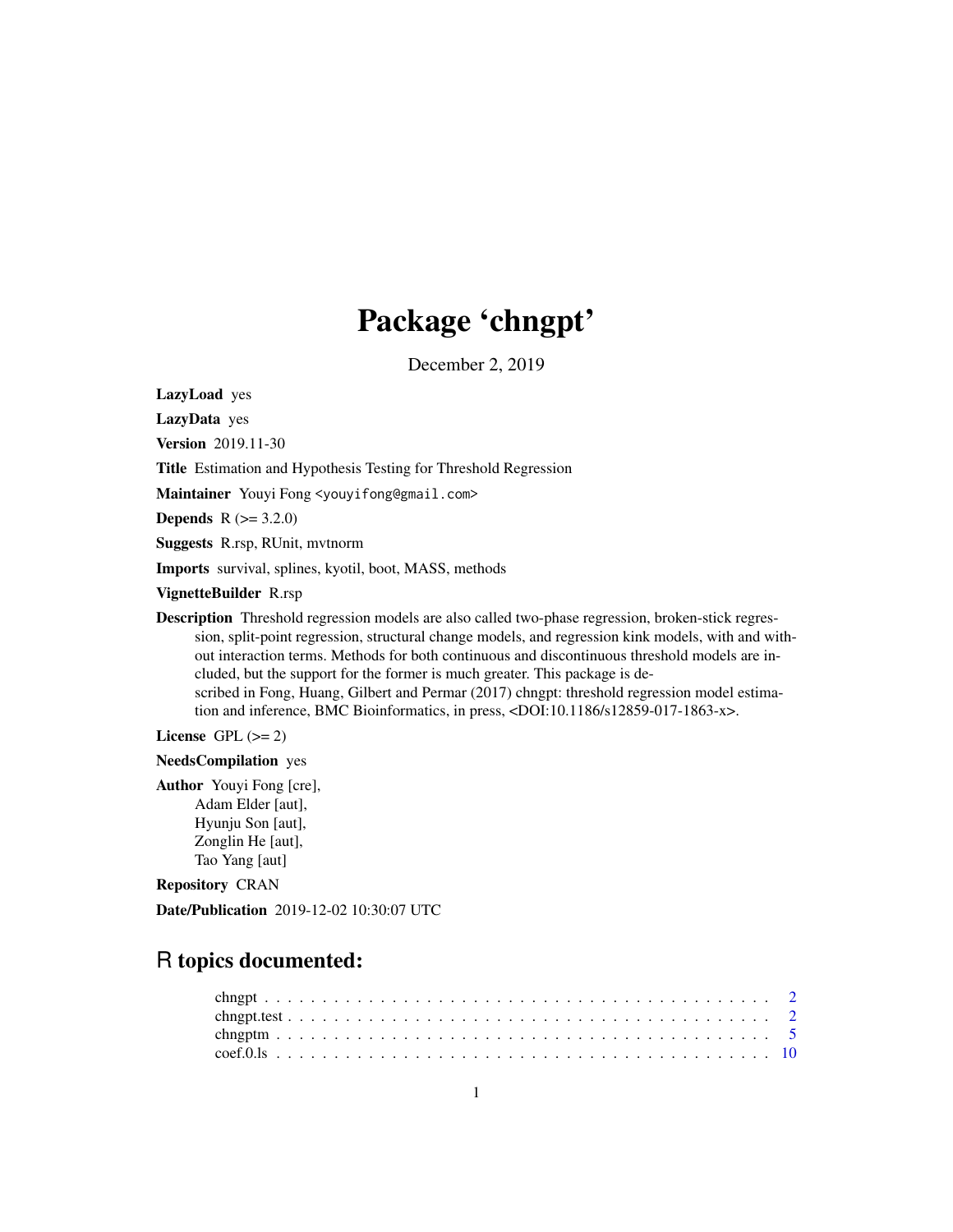# <span id="page-1-0"></span>2 chngpt.test

| Index |  |
|-------|--|
|       |  |
|       |  |
|       |  |
|       |  |
|       |  |
|       |  |
|       |  |
|       |  |
|       |  |
|       |  |
|       |  |

chngpt *chngpt Package*

# Description

Please see the Index link below for a list of available functions. The main testing function is chngpt.test(). The main estimation function is chngptm().

chngpt.test *Change Point Tests*

#### Description

Hypothesis testing for change point covariate in logistic regression and linear regression.

#### Usage

```
chngpt.test (formula.null, formula.chngpt, family=c("binomial","gaussian"), data,
    type=c("step","hinge","segmented","stegmented"),
   test.statistic=c("lr","score"), # support for score is gradually descreasing
    chngpts=NULL, lb.quantile=.1, ub.quantile=.9,
  chngpts.cnt=50, #this is set to 25 if int is weighted.two.sided or weighted.one.sided
    prec.weights=NULL,
    p.val.method=c("MC","param.boot"),
  mc.n=5e4, # 1e3 won't cut it, the p values estimated could be smaller than nominal
    boot.B=1e4,
    robust=FALSE,
    keep.fits=FALSE, verbose=FALSE
)
```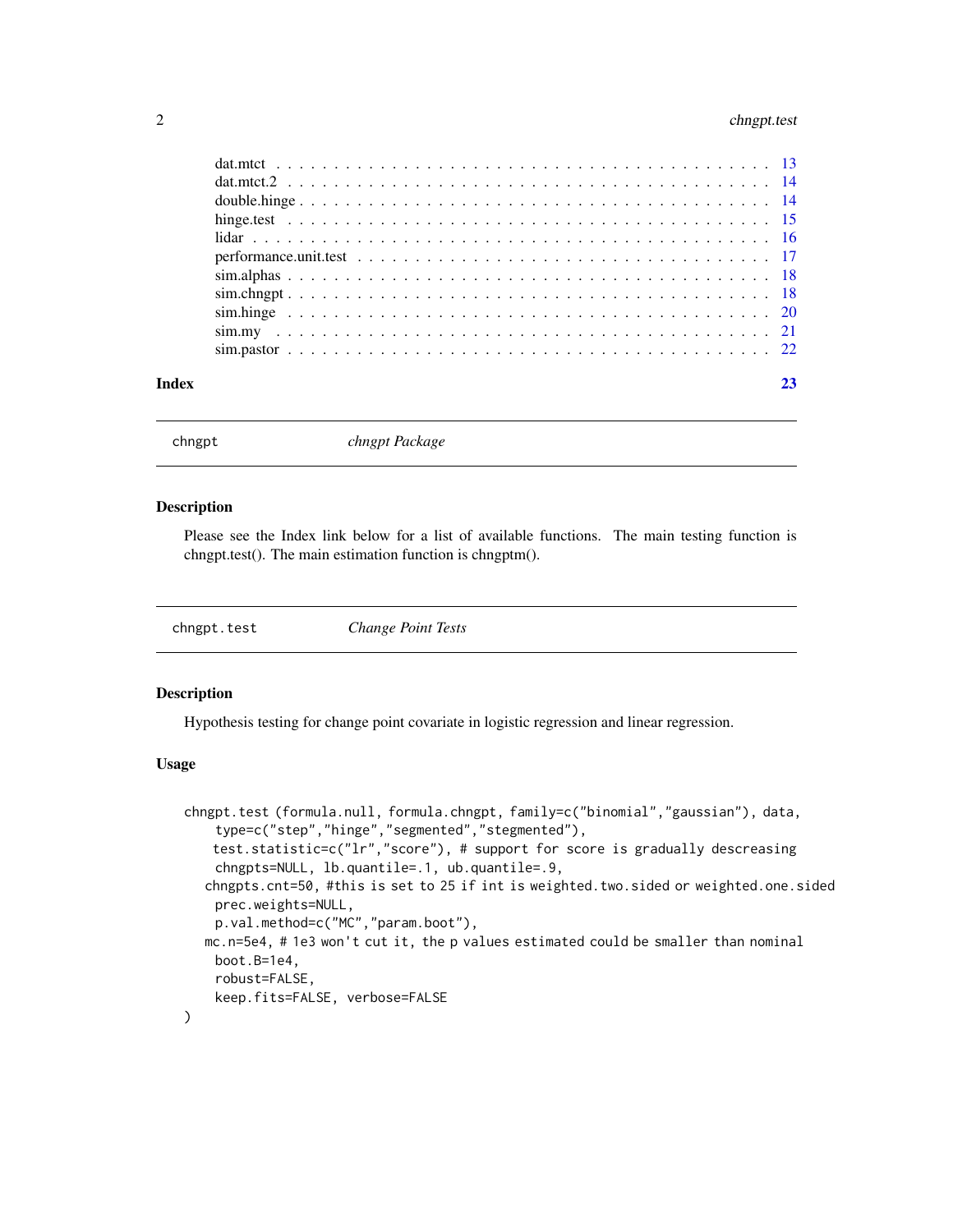# chngpt.test 3

antoch.test (formula, data, chngpt.var, plot.=FALSE) ## S3 method for class 'chngpt.test' plot(x, by.percentile=TRUE, both=FALSE, main=NULL, ...)

# Arguments

| formula.null  | formula for the null model.                                                                                                                                                                                                                                                                                                                                               |
|---------------|---------------------------------------------------------------------------------------------------------------------------------------------------------------------------------------------------------------------------------------------------------------------------------------------------------------------------------------------------------------------------|
|               | formula.chngpt formula for the change point model. For example, suppose formula.null= $y \sim z$<br>and we want to test whether $I(x > cutff)$ is a significant predictor, formula.chngpt= $-x$<br>If instead we are interested in testing the null that neither $I(x > cutff)$ nor $z * I(x > cutff)$<br>is a significant predictor, formula.chngpt= $-x$ <sup>*</sup> z |
| data          | data frame.                                                                                                                                                                                                                                                                                                                                                               |
| family        | Currently only linear and logistic regression are supported.                                                                                                                                                                                                                                                                                                              |
| type          | step: flat before and after change point; hinge: flat before and slope after change<br>point; segmented: slope before and after change point                                                                                                                                                                                                                              |
|               | test.statistic method for testing main effects of some threshold model.                                                                                                                                                                                                                                                                                                   |
| chngpts       | A grid of potential change points to maximize over. If not supplied, they will<br>be set to a vector of length chngpt.cnt equally spaced between lb.quantile and<br>ub.quantile.                                                                                                                                                                                          |
| robust        | Boolean.                                                                                                                                                                                                                                                                                                                                                                  |
| lb.quantile   | number. The lower bound in the search for change point in the unit of quantile.                                                                                                                                                                                                                                                                                           |
| ub.quantile   | number. The upper bound in the search for change point in the unit of quantile.                                                                                                                                                                                                                                                                                           |
| chngpts.cnt   | integer. Number of potential change points to maximize over.                                                                                                                                                                                                                                                                                                              |
| mc.n          | integer. Number of multivariate normal samples to generate in the Monte Carlo<br>procedure to evaluate p-value.                                                                                                                                                                                                                                                           |
| verbose       | Boolean.                                                                                                                                                                                                                                                                                                                                                                  |
| chngpt.var    | string. Name of the predictor to detect change point                                                                                                                                                                                                                                                                                                                      |
| plot.         | Boolean. Whether to make a plot.                                                                                                                                                                                                                                                                                                                                          |
| formula       | formula.                                                                                                                                                                                                                                                                                                                                                                  |
| х             | An object of type chngpt.test.                                                                                                                                                                                                                                                                                                                                            |
|               | arguments passed to or from methods                                                                                                                                                                                                                                                                                                                                       |
| by.percentile |                                                                                                                                                                                                                                                                                                                                                                           |
| both          |                                                                                                                                                                                                                                                                                                                                                                           |
| main          |                                                                                                                                                                                                                                                                                                                                                                           |
| prec.weights  |                                                                                                                                                                                                                                                                                                                                                                           |
| p.val.method  |                                                                                                                                                                                                                                                                                                                                                                           |
| boot.B        |                                                                                                                                                                                                                                                                                                                                                                           |
| keep.fits     |                                                                                                                                                                                                                                                                                                                                                                           |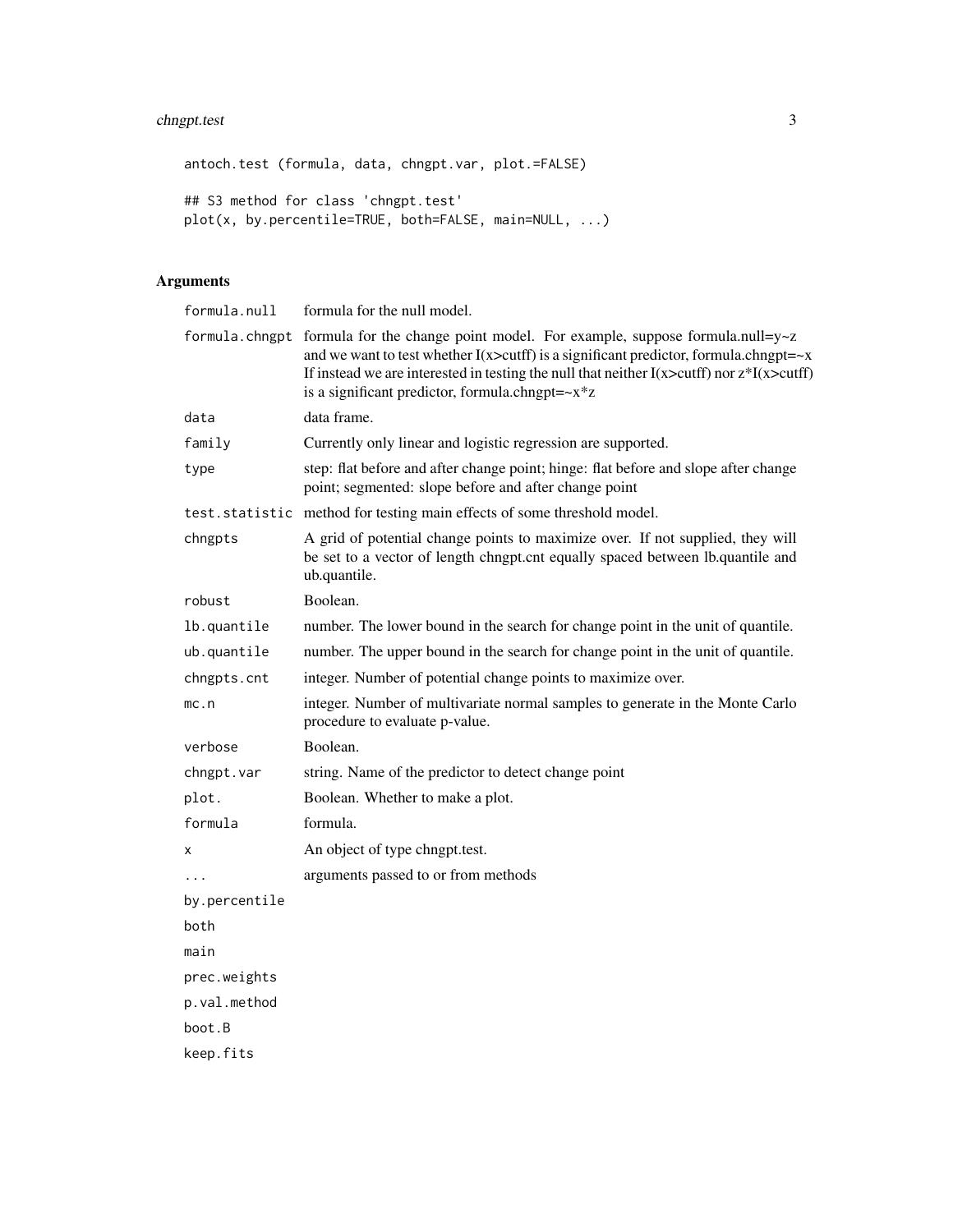#### Details

The model under the altnerative is the model under the null plus terms involving the threshold. For example, when the type is segmented and formula.null= $\sim$ z, formula.chngpt= $\sim$ x, the model under the null is  $\sim$ z+x and the model under the alternative is  $\sim$ z+x+(x-e) +.

If there are missing values in the chngpt formula, those rows will be removed from the whole dataset, including null model and chngpt model.

antoch.test is only implemented for main effect only and is based on Antoch et al. (2004). Also see Fong et al. (2014).

# Value

A list of class htest and chngpt.test

| p.value | P-value           |
|---------|-------------------|
| family  | Family from input |
| method  | Method from input |

## References

Fong Y, Di C, and Permar S. (2015) Change-Point Testing in Logistic Regression Models with Interaction Term. Statistics in Medicine. 34:1483–1494

Pastor-Barriuso, R. and Guallar, E. and Coresh, J. (2003) Transition models for change-point estimation in logistic regression. Statistics in Medicine. 22:13141

Antoch, J. and Gregoire, G. and Jaruskova, D. (2004) Detection of structural changes in generalized linear models. Statistics and probability letters. 69:315

#### Examples

```
dat=sim.chngpt("thresholded", "step", n=200, seed=1, beta=1, alpha=-1, x.distr="norm", e.=4,
    family="binomial")
test=chngpt.test(formula.null=y~z, formula.chngpt=~x, dat, type="step", family="binomial",
   mc.n=10)
test
plot(test)
dat=sim.chngpt("thresholded", "segmented", n=200, seed=1, beta=1, alpha=-1, x.distr="norm", e.=4,
    family="binomial")
test=chngpt.test(formula.null=y~z, formula.chngpt=~x, dat, type="segmented", family="binomial",
   mc.n=10)
test
plot(test)
test = chngpt.test (formula.null=Volume~1, formula.chngpt=~Girth, family="gaussian", data=trees,
    type="segmented", mc.n=1e4, verbose=FALSE, chngpts.cnt=100, test.statistic="lr")
test
plot(test)
```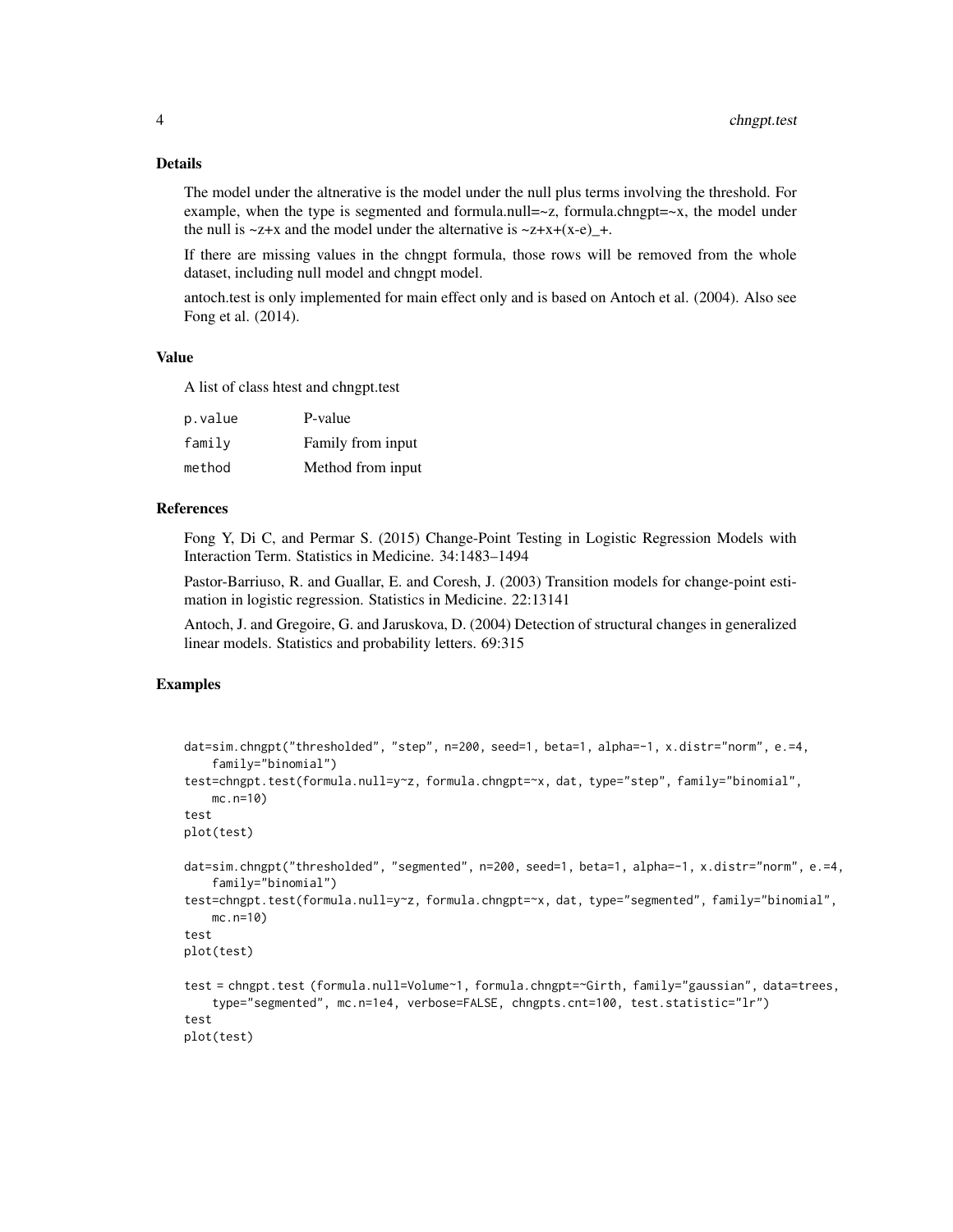#### <span id="page-4-0"></span>chngptm 5

```
## Not run:
# not run because otherwise the examples take >5s and that is a problem for R CMD check
# has interaction
test = chngpt.test(formula.null=y~z, formula.chngpt=~x*z, dat, type="step", family="binomial")
test
plot(test)
```
## End(Not run)

#### chngptm *Estimate change point logistic model*

#### **Description**

Estimate change point logistic model

#### Usage

```
chngptm (formula.1, formula.2, family, data, type = c("hinge",
         "quadhinge", "cubichinge", "x4hinge", "upperhinge",
         "quadupperhinge", "cubicupperhinge", "x4upperhinge",
         "M21", "M12", "M22", "M22c", "M31", "M13", "M33c",
         "segmented", "segmented2", "step", "stegmented"),
         formula.strat = NULL, weights = NULL, offset = NULL,
         est.method = c("default", "fastgrid2", "fastgrid", "grid",
         "smoothapprox"), var.type =
         c("default", "none", "robust", "model", "bootstrap",
         "all"), aux.fit = NULL, lb.quantile = 0.1, ub.quantile
         = 0.9, grid.search.max = Inf, test.inv.ci = TRUE,
         boot.test.inv.ci = FALSE, ci.bootstrap.size = 1000,
         alpha = 0.05, save.boot = TRUE, m.out.of.n = 0,
         b.transition = Inf, tol = 1e-04, maxit = 100,
         chngpt.init = NULL, search.bound = 10, keep.best.fit =
         TRUE, ncpus = 1, verbose = FALSE, ...)
chngptm.xy(x, y, type=c("step","hinge","segmented","segmented2","stegmented"),
    ...)
## S3 method for class 'chngptm'
coef(object, ...)
## S3 method for class 'chngptm'
residuals(object, ...)
```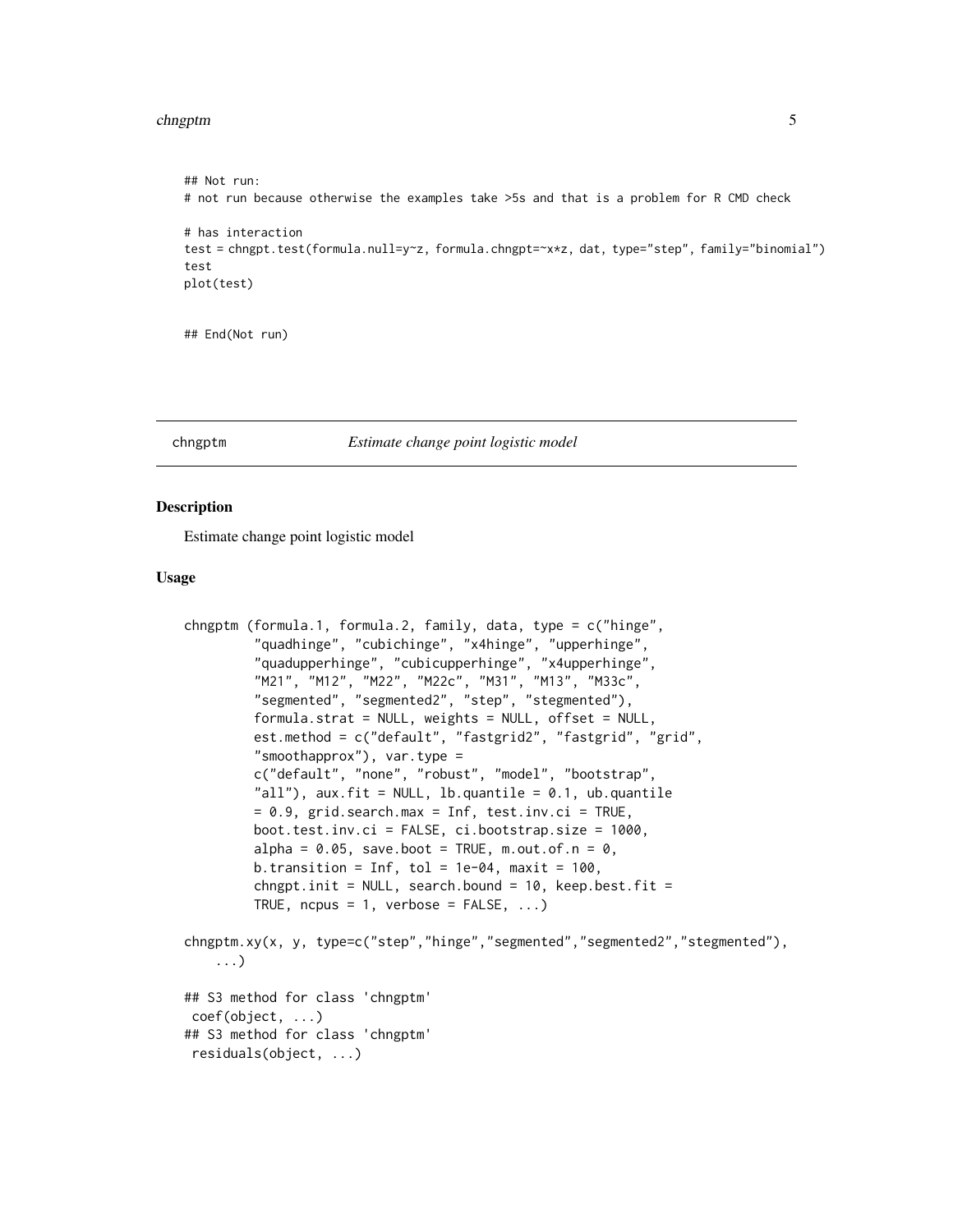```
## S3 method for class 'chngptm'
vcov(object, var.type=NULL, ...)
## S3 method for class 'chngptm'
print(x, \ldots)## S3 method for class 'chngptm'
plot(x, which = NULL, xlim = NULL, lwd = 2, lcol = "red",lty = 1, add = FALSE, add.points = TRUE, add.ci =
                 TRUE, breaks = 20, mark.chngpt = FALSE, xlab = NULL,
                 ylab = NULL, ...)## S3 method for class 'chngptm'
summary(object, var.type = NULL, expo = FALSE,
         show.slope.post.threshold = FALSE, verbose = FALSE,
         ...)
```
lincomb(object, comb, alpha=0.05)

#### Arguments

| formula.1         | The part of formula that is free of terms involving thresholded variables                                                                                                                                                                                                                                                                                              |
|-------------------|------------------------------------------------------------------------------------------------------------------------------------------------------------------------------------------------------------------------------------------------------------------------------------------------------------------------------------------------------------------------|
| formula.2         | The part of formula that is only composed of thresholded variables                                                                                                                                                                                                                                                                                                     |
| formula.strat     | stratification formula                                                                                                                                                                                                                                                                                                                                                 |
| family            | string. coxph or any valid argument that can be passed to glm. But variance es-<br>timate is only available for binomial and gaussian (only model-based for latter)                                                                                                                                                                                                    |
| data              | data frame.                                                                                                                                                                                                                                                                                                                                                            |
| type              | types of threshold effects. segmented2 differs from segmented in parameteriza-<br>tion.                                                                                                                                                                                                                                                                                |
| b.transition      | Numeric. Controls whether threshold model or smooth transition model. De-<br>fault to Inf, which correponds to threshold model                                                                                                                                                                                                                                         |
| est.method        | default: estimation algorithm will be chosen optimally; fastgrid2: a super fast<br>grid search algorithm, limited to linear regression; grid: plain grid search, works<br>for almost all models; smoothapprox: approximates the likelihood function us-<br>ing a smooth function, only works for some models. fastgrid = fastgrid2, kept<br>for backward compatibility |
| var.type          | string. Different methods for estimating covariance matrix and constructing con-<br>fidence intervals                                                                                                                                                                                                                                                                  |
| aux.fit           | a model fit object that is needed for model-robust estimation of covariance ma-<br>trix                                                                                                                                                                                                                                                                                |
| grid.search.max   |                                                                                                                                                                                                                                                                                                                                                                        |
|                   | The maximum number of grid points used in grid search. When doing fast grid<br>search, grid.search.max is set to Inf internally because it does not take more time<br>to examine all potential thresholds.                                                                                                                                                             |
| test.inv.ci       | Boolean, whether or not to find test-inversion confidence interval for threshold                                                                                                                                                                                                                                                                                       |
| ci.bootstrap.size |                                                                                                                                                                                                                                                                                                                                                                        |
|                   | integer, number of bootstrap                                                                                                                                                                                                                                                                                                                                           |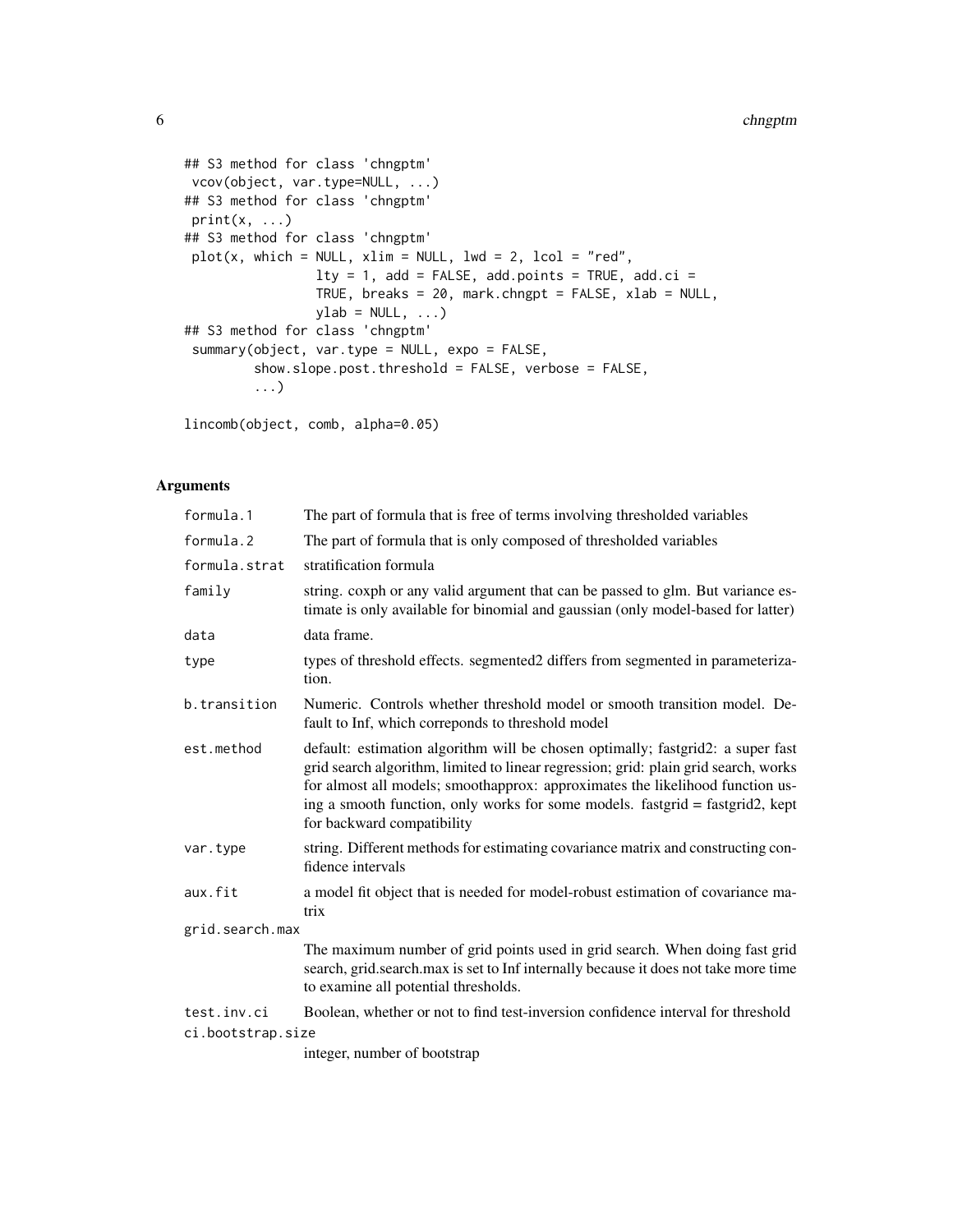#### chngptm  $\sim$  7

| alpha                     | double, norminal type I error rate                                                                                         |
|---------------------------|----------------------------------------------------------------------------------------------------------------------------|
| save.boot                 | Boolean, whether to save bootstrap samples                                                                                 |
| lb.quantile               | lower bound of the search range for change point estimate                                                                  |
| ub.quantile               | upper bound of the search range for change point estimate                                                                  |
| tol                       | Numeric. Stopping criterion on the coefficient estimate.                                                                   |
| maxit                     | integer. Maximum number of iterations in the outer loop of optimization.                                                   |
| chngpt.init               | numeric. Initial value for the change point.                                                                               |
| weights                   | passed to glm                                                                                                              |
| verbose                   | Boolean.                                                                                                                   |
| add.points                | Boolean.                                                                                                                   |
| add.ci                    | Boolean.                                                                                                                   |
| add                       | Boolean.                                                                                                                   |
| breaks                    | integer.                                                                                                                   |
| ncpus                     | Number of cores to use if the OS is not Windows.                                                                           |
| keep.best.fit             | Boolean.                                                                                                                   |
| у                         | outcome                                                                                                                    |
| show.slope.post.threshold |                                                                                                                            |
|                           | boolean                                                                                                                    |
| х                         | chngptm fit object.                                                                                                        |
| object                    | chngptm fit object.                                                                                                        |
|                           | arguments passed to glm or coxph                                                                                           |
| m.out.of.n                | whether to perform m out of n bootstrap                                                                                    |
| boot.test.inv.ci          |                                                                                                                            |
|                           | whether to get test inversion CI under bootstrap                                                                           |
| search.bound              | bounds for search for sloping parameters                                                                                   |
| which                     | an integer                                                                                                                 |
| xlim                      | xlim                                                                                                                       |
| lwd                       | lwd                                                                                                                        |
| lcol                      | line col                                                                                                                   |
| mark.chngpt               | mark.chngpt                                                                                                                |
| xlab                      | xlab                                                                                                                       |
| ylab                      | ylab                                                                                                                       |
| offset                    | offset                                                                                                                     |
| lty                       | lty                                                                                                                        |
| comb                      | a vector of combination coefficients that will be used to form an inner product<br>with the estimated slope                |
| expo                      | If family is binomial and expo is TRUE, coefficients summary will be shown on<br>the scale of odds ratio instead of slopes |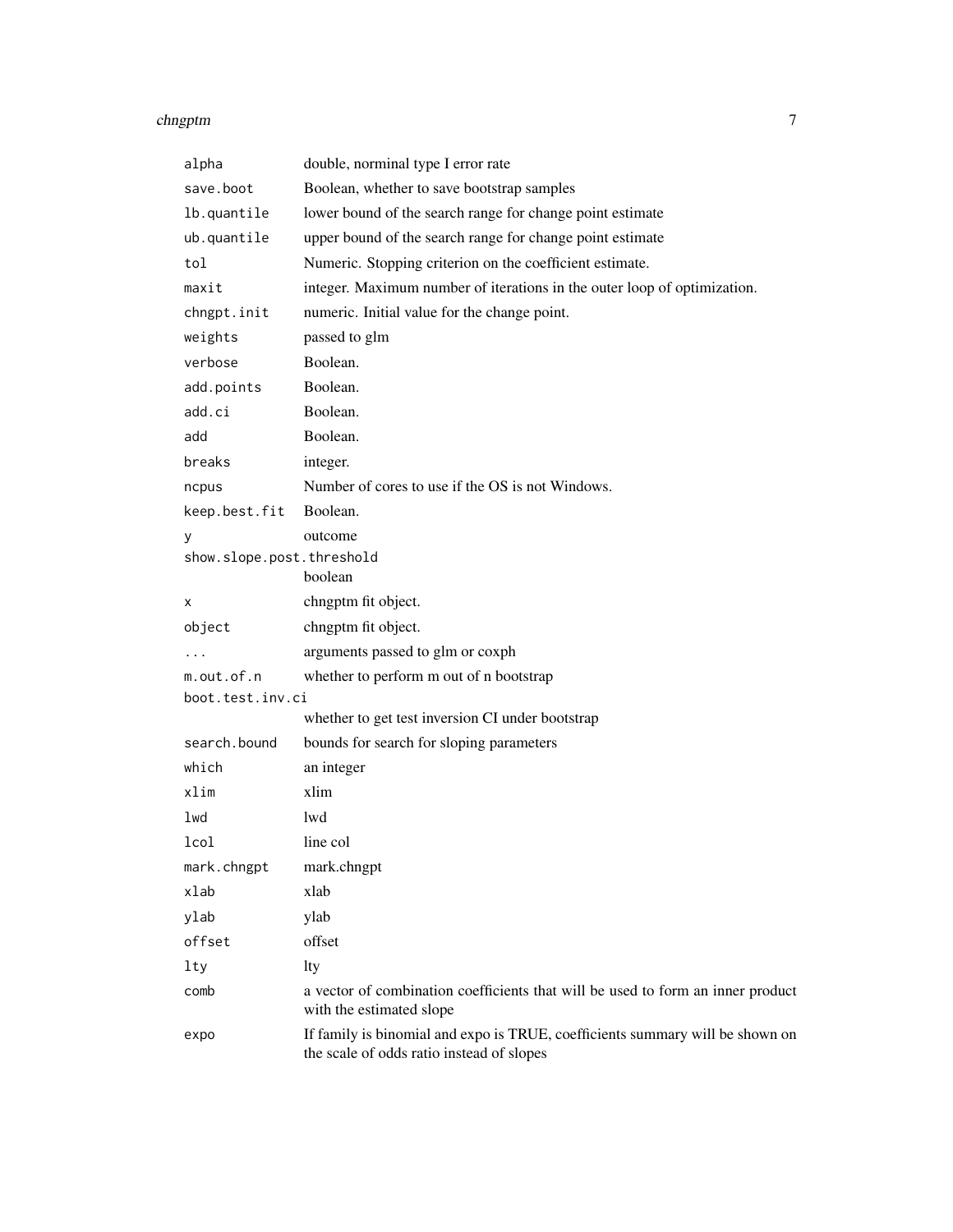#### Details

Without lb.quantile and ub.quantile, finite sample performance of estimator drops considerably! When est.method is smoothapprox, Newton-Raphson is done with initial values chosen by change point hypothesis testing. The testing procedure may be less subjective to finite sample volatility.

If var.method is bootstrap, summary of fitted model contains p values for each estimated slope. These p values are approximate p-values, obtained assuming that the bootstrap distributions are normal.

When var.method is bootstrap and the OS is not Windows, the boot package we use under the hood takes advantage of ncpus cores through parallel::mclapply.

#### Value

A an object of type chngptm with the following components

| converged    | <b>Boolean</b>                                                                                        |
|--------------|-------------------------------------------------------------------------------------------------------|
| coefficients | vector. Estimated coefficients. The last element, named ".chngpt", is the esti-<br>mated change point |
| test         | htest. Max score test results                                                                         |
| iter         | integer. Number of iterations                                                                         |

#### References

Fong, Y. (2018) Fast bootstrap confidence intervals for continuous threshold linear regression. Journal of Computational and Graphical Statistics, in press.

Fong, Y., Di, C., Huang, Y., Gilbert, P. (2017) Model-robust inference for continuous threshold regression models, Biometrics, 73(2):452-462.

Pastor-Barriuso, R. and Guallar, E. and Coresh, J. (2003) Transition models for change-point estimation in logistic regression. Statistics in Medicine. 22:13141

# Examples

```
# threshold linear regression
types=c("hinge", "segmented", "quadhinge", "cubichinge")
for (type in types) {
  fit=chngptm(formula.1=logratio~1, formula.2=~range, lidar, type=type, family="gaussian",
       var.type="bootstrap")
    summary(fit)
    plot(fit)
}
```

```
# with weights
```
- dat.1=sim.chngpt("thresholded", "segmented", n=200, seed=1, beta=1, alpha=-1, x.distr="norm", e.=4, family="gaussian")
- fit.1.a=chngptm(formula.1=y~z, formula.2=~x, family="gaussian", dat.1, type="segmented", est.method="fastgrid", var.type="bootstrap", weights=ifelse(dat.1\$x<3.5,100,1)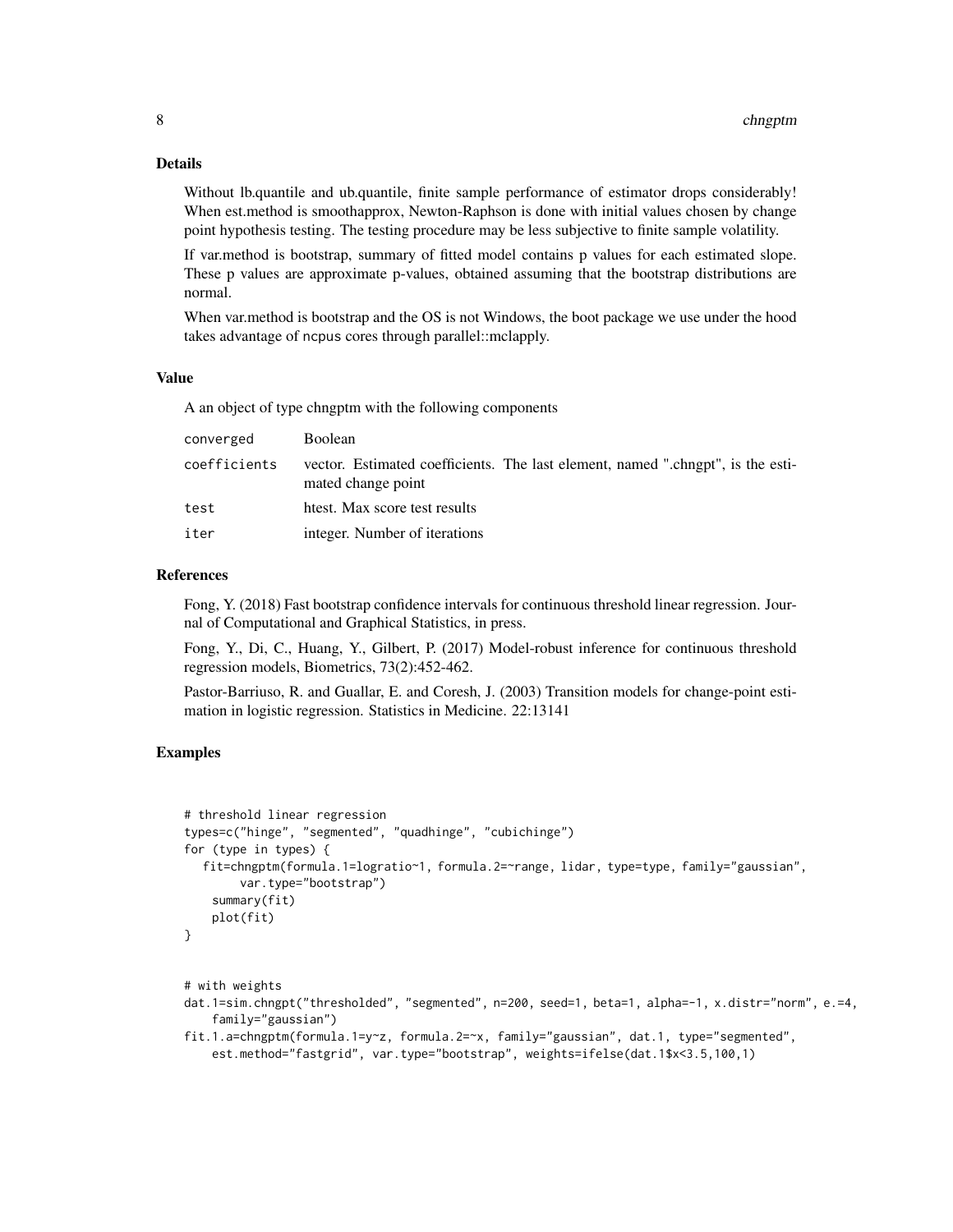#### chngptm 9

```
, ci.bootstrap.size=10)
summary(fit.1.a)
plot(fit.1.a)
# threshold logistic regression
dat.2=sim.chngpt("thresholded", "step", n=200, seed=1, beta=1, alpha=-1, x.distr="norm", e.=4,
    family="binomial")
fit.2=chngptm(formula.1=y~z, formula.2=~x, family="binomial", dat.2, type="step", est.method="grid")
summary(fit.2)
# no variance estimates available for discontinuous threshold models such as step
# vcov(fit.2$best.fit) gives the variance estimates for the best model conditional on threshold est
# also supports cbind() formula on left hand side
set.seed(1)
dat.2$success=rbinom(nrow(dat.2), 10, 1/(1 + exp(-dat.2$eta)))
dat.2$failure=10-dat.2$success
fit.2a=chngptm(formula.1=cbind(success,failure)~z, formula.2=~x, family="binomial", dat.2,
    type="step")
# Poisson example
counts <- c(18,17,15,20,10,20,25,13,12,33,35)
x <- 1:length(counts)
print(d.AD <- data.frame(x, counts))
fit.4=chngptm(formula.1=counts ~ 1, formula.2=~x, data=d.AD, family="poisson",
    type="segmented", var.type="bootstrap", verbose=1, ci.bootstrap.size=1)
summary(fit.4)
## Not run:
# Not run because otherwise the examples take >5s and that is a problem for R CMD check
# coxph example
library(survival)
fit=chngptm(formula.1=Surv(time, status) ~ ph.ecog, formula.2=~age, data=lung, family="coxph",
    type="segmented", var.type="bootstrap", ci.bootstrap.size=10)
summary(fit)
# one interaction term (mtcars is part of R default installation)
# est.method will be grid as fastgrid not available for models with interaction terms yet
fit=chngptm(formula.1=mpg ~ hp, formula.2=~hp*drat, mtcars, type="segmented",
    family="gaussian", var.type="bootstrap", ci.bootstrap.size=10)
summary(fit)
# interaction, upperhinge model, bootstrap
fit=chngptm(formula.1=mpg ~ hp, formula.2=~hp*drat, mtcars, type="upperhinge",
    family="gaussian", var.type="bootstrap", ci.bootstrap.size=10)
summary(fit)
```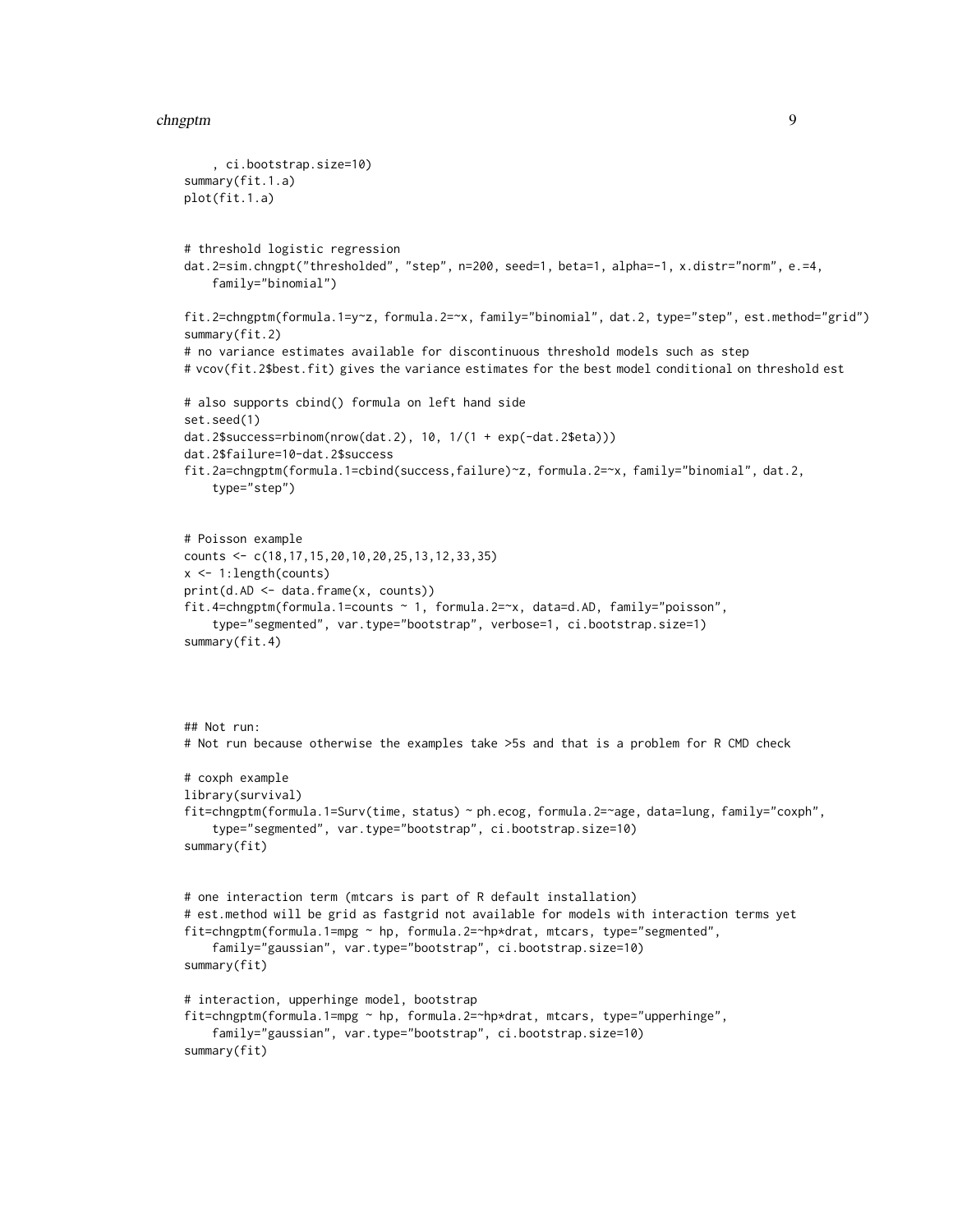```
# more than one interaction term
# subsampling bootstrap confidence interval for step model
fit=chngptm(formula.1=mpg~hp+wt, formula.2=~hp*drat+wt*drat, mtcars, type="step",
    family="gaussian", var.type="bootstrap", ci.bootstrap.size=10)
summary(fit)
# step model, subsampling bootstrap confidence intervals
fit=chngptm(formula.1=mpg~hp, formula.2=~drat, mtcars, type="step",
    family="gaussian", var.type="bootstrap", ci.bootstrap.size=10, verbose=TRUE)
summary(fit)
# higher order threshold models
dat=sim.chngpt(mean.model="thresholded", threshold.type="M22", n=500, seed=1,
    beta=c(32,2,10, 10), x.distr="norm", e.=6, b.transition=Inf, family="gaussian",
    alpha=0, sd=0, coef.z=0)
fit.0=chngptm(formula.1=y~z, formula.2=~x, dat, type="M22", family="gaussian",
    est.method="fastgrid2"); plot(fit.0)
dat=sim.chngpt(mean.model="thresholded", threshold.type="M22c", n=500, seed=1,
    beta=c(32,2,32, 10), x.distr="norm", e.=6, b.transition=Inf, family="gaussian",
    alpha=0, sd=0, coef.z=0)
fit.0=chngptm(formula.1=y~z, formula.2=~x, dat, type="M22c", family="gaussian",
    est.method="fastgrid2"); plot(fit.0)
```
## End(Not run)

coef.0.ls *Simulation Study Parameters*

#### Description

The true parameters used in the simulation studies.

#### Usage

data("coef.0.ls")

#### Format

The format is: List of 3 \$ segmented :List of 32 ..\$ quadratic2b norm : Named num [1:5] 0 1 0 0 0 .. ..- attr(\*, "names")= chr [1:5] "(Intercept)" "z" "x" "(x-chngpt)+" ... ..\$ cubic2b\_lin : Named num  $[1:5]$  0 1 7 0 0 ...  $\therefore$  attr(\*, "names")= chr  $[1:5]$  "(Intercept)" "z" "x" "(x-chngpt)+"  $\therefore$  ...\$ sigmoid2\_norm : Named num [1:5] -0.0943 0.3365 0.4005 -0.9163 4.5 ... ..- attr(\*, "names")= chr [1:5] "(Intercept)" "z" "x" "(x-chngpt)+" ... ..\$ sigmoid2b\_norm : Named num [1:5] -0.0943 0.3365 0.4005 0 4.5 .. ..- attr(\*, "names")= chr [1:5] "(Intercept)" "z" "x" "(x-chngpt)+" ... ..\$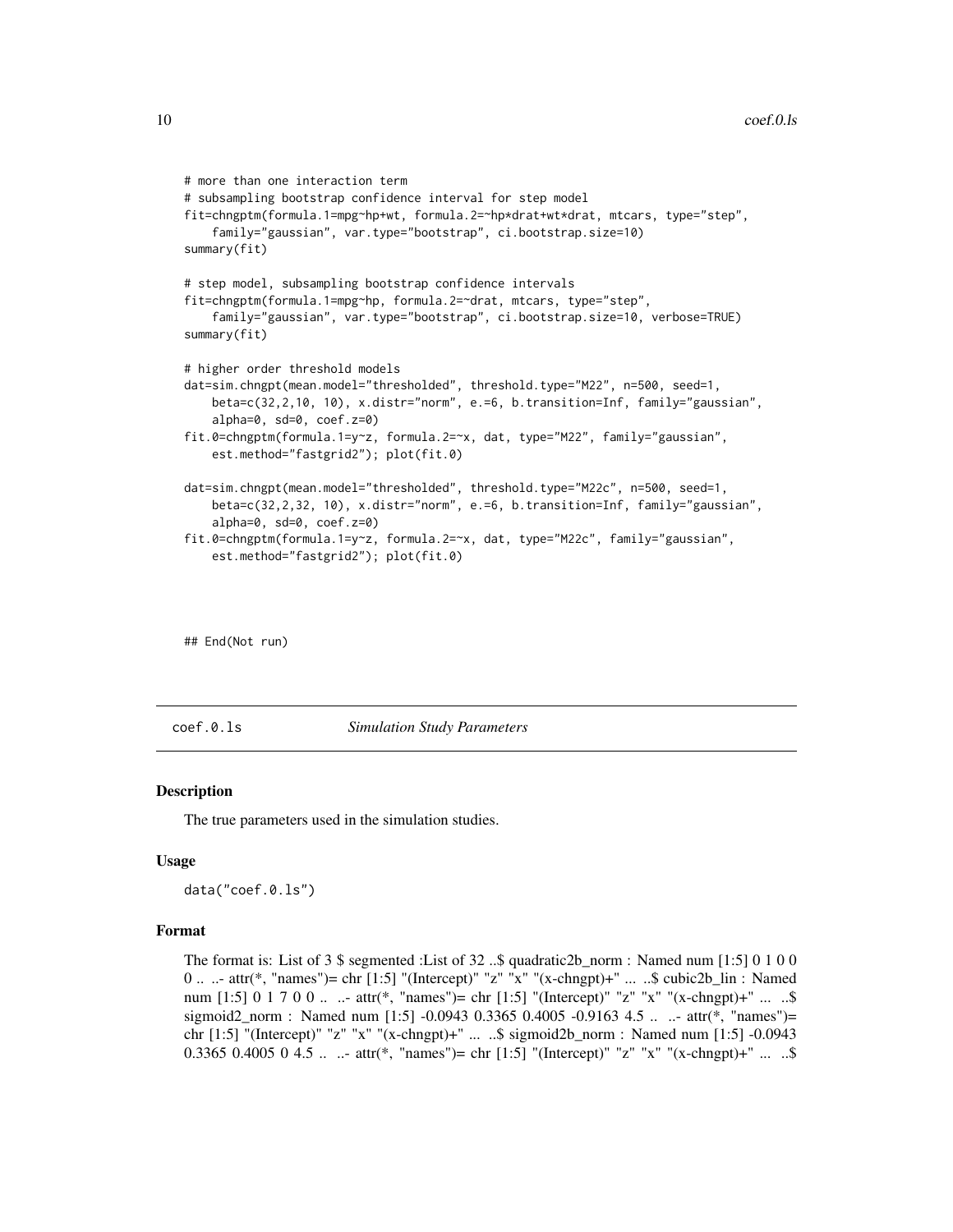sigmoid2b1\_norm : Named num [1:5] -0.0943 0.3365 0.4005 -0.2231 4.5 .. ..- attr(\*, "names")= chr [1:5] "(Intercept)" "z" "x" "(x-chngpt)+" ... ..\$ sigmoid2b2\_norm : Named num [1:5] -0.0943 0.3365 0.4005 -0.5108 4.5 ... - attr(\*, "names")= chr [1:5] "(Intercept)" "z" "x" "(x-chngpt)+" ... ..\$ sigmoid2b3\_norm : Named num [1:5] -0.0943 0.3365 0.4005 -0.0513 4.5 .. ..- attr(\*, "names")= chr [1:5] "(Intercept)" "z" "x" "(x-chngpt)+" ... ..\$ sigmoid2b4\_norm : Named num [1:5] -0.0943 0.3365 0.4005 -0.1054 4.5 ... - attr(\*, "names")= chr [1:5] "(Intercept)" "z" "x" "(x-chngpt)+" ... ..\$ sigmoid2b5\_norm : Named num [1:5] -0.0943 0.3365 0.4005 -0.1625 4.5 .. ..- attr(\*, "names")= chr [1:5] "(Intercept)" "z" "x" "(x-chngpt)+" ... ..\$ sigmoid2b6\_norm : Named num [1:5] -0.0943 0.3365 0.4005 0.0198 4.5 ...  $\cdot$  attr(\*, "names")= chr [1:5] "(Intercept)" "z" "x" "(x-chngpt)+" ... ..\$ sigmoid2b7\_norm : Named num [1:5] -0.0943 0.3365 0.4005 0.0392 4.5 .. ..- attr(\*, "names")= chr [1:5] "(Intercept)" "z" "x" "(x-chngpt)+" ... ..\$ sigmoid2b8\_norm : Named num [1:5] -0.0943 0.3365 0.4005 0.0583 4.5 ...  $\cdot$  attr(\*, "names")= chr [1:5] "(Intercept)" "z" "x" "(x-chngpt)+" ... ..\$ sigmoid2b9\_norm : Named num [1:5] -0.0943 0.3365 0.4005 0.9163 4.5 .. ..- attr(\*, "names")= chr [1:5] "(Intercept)" "z" "x" "(x-chngpt)+" ... ..\$ sigmoid2b10\_norm : Named num [1:5] -0.0943 0.3365 0.4005 0 4.5 ...  $\pm$  attr(\*, "names")= chr [1:5] "(Intercept)" "z" "x" "(x-chngpt)+" ... ..\$ sigmoid2b16\_norm : Named num [1:5] -0.0943 0.3365 0.4005 0.0198 4.5 .. ..- attr(\*, "names")= chr [1:5] "(Intercept)" "z" "x" "(x-chngpt)+" ... ..\$ sigmoid2b17\_norm : Named num [1:5] -0.0943  $0.3365\,0.4005\,0.0392\,4.5\ldots$  - attr(\*, "names")= chr [1:5] "(Intercept)" "z" "x" "(x-chngpt)+" ... ..\$ sigmoid2b18\_norm : Named num [1:5] -0.0943 0.3365 0.4005 0.0583 4.5 .. ..- attr(\*, "names")= chr [1:5] "(Intercept)" "z" "x" "(x-chngpt)+" ... ..\$ smooth2b\_norm : Named num [1:5] 0 0.336 0.4  $0.4.8...$  attr(\*, "names")= chr [1:5] "(Intercept)" "z" "x" "(x-chngpt)+" ... ..\$ smooth2b1\_norm : Named num [1:5] 0 0.336 0.4 0.005 4.8 .. ..- attr(\*, "names")= chr [1:5] "(Intercept)" "z" "x" "(xchngpt)+" ... ..\$ smooth2b2\_norm : Named num [1:5] 0 0.336 0.4 0.01 4.8 .. ..- attr(\*, "names")= chr [1:5] "(Intercept)" "z" "x" "(x-chngpt)+" ... ..\$ smooth2b3\_norm : Named num [1:5] 0 0.336 0.4 0.02 4.8 .. ..- attr(\*, "names")= chr [1:5] "(Intercept)" "z" "x" "(x-chngpt)+" ... ..\$ smooth2b4\_norm : Named num [1:5] 0 0.336 0.4 0.05 4.8 .. ..- attr(\*, "names")= chr [1:5] "(Intercept)" "z" "x" "(xchngpt)+" ... ..\$ smooth2b5\_norm : Named num [1:5] 0 0.336 0.4 0.1 4.8 .. ..- attr(\*, "names")= chr [1:5] "(Intercept)" "z" "x" "(x-chngpt)+" ... ..\$ sigmoid2\_gam : Named num [1:5] -1.3 0.336 0.4 - 0.916 2.2 .. ..- attr(\*, "names")= chr [1:5] "(Intercept)" "z" "x" "(x-chngpt)+" ... ..\$ sigmoid2\_gam1 : Named num [1:5] -1 0.336 0.4 -0.916 1.5 .. ..- attr(\*, "names")= chr [1:5] "(Intercept)" "z" "x" "(xchngpt)+" ... ..\$ sigmoid2\_gam2 : Named num [1:5] -0.6 0.336 0.4 -0.916 1 ... ..- attr(\*, "names")= chr [1:5] "(Intercept)" "z" "x" "(x-chngpt)+" ... ..\$ sigmoid2a\_gam : Named num [1:5] -0.5 0.336 0 -0.916 2.2 .. ..- attr(\*, "names")= chr [1:5] "(Intercept)" "z" "x" "(x-chngpt)+" ... ..\$ quadratic\_gam : Named num [1:5] -1.6355 0.3363 -0.0398 1.4869 2.8154 .. ..- attr(\*, "names")= chr [1:5] "(Intercept)" "z" "x" "(x-chngpt)+" ... ..\$ exp\_gam : Named num [1:5] -2.753 0.336 0.513 0.936 3.607 .. ..- attr(\*, "names")= chr [1:5] "(Intercept)" "z" "x" "(x-chngpt)+" ... ..\$ quadratic\_norm\_gaussian: Named num [1:5] -3.735 0.336 0.898 1.845 4.7 .. ..- attr(\*, "names")= chr [1:5] "(Intercept)" "z" "x" "(x-chngpt)+" ... ..\$ quadratic\_norm : Named num [1:5] -2.83 0.338 0.553 1.341 3.754 .. .. attr(\*, "names")= chr [1:5] "(Intercept)" "z" "x" "(x-chngpt)+" ... ..\$ exp\_norm : Named num [1:5] -6.235 0.337 1.012 1.325 5.057 .. ..- attr(\*, "names")= chr [1:5] "(Intercept)" "z" "x" "(x-chngpt)+" ... \$ hinge :List of 29 ..\$ quadratic2b\_norm : Named num [1:5] 0 1 0 0 0 .. ..- attr(\*, "names")= chr  $[1:5]$  "(Intercept)" "z" "x" "(x-chngpt)+" ... ..\$ cubic2b lin : Named num  $[1:5]$  0 1 7 0 0 .. ..- attr(\*, "names")= chr [1:5] "(Intercept)" "z" "x" "(x-chngpt)+" ... ..\$ sigmoid2\_norm : Named num [1:5] -0.0943 0.3365 0.4005 -0.9163 4.5 .. ..- attr(\*, "names")= chr [1:5] "(Intercept)" "z" "x" "(x-chngpt)+" ... ..\$ sigmoid2b\_norm : Named num [1:5] -0.0943 0.3365 0.4005 0 4.5 .. .. attr(\*, "names")= chr [1:5] "(Intercept)" "z" "x" "(x-chngpt)+" ... ..\$ sigmoid2b1\_norm : Named num [1:5] -0.0943 0.3365 0.4005 -0.2231 4.5 .. ..- attr(\*, "names")= chr [1:5] "(Intercept)" "z" "x" "(x-chngpt)+" ... ..\$ sigmoid2b2\_norm : Named num [1:5] -0.0943 0.3365 0.4005 -0.5108 4.5 .. ..-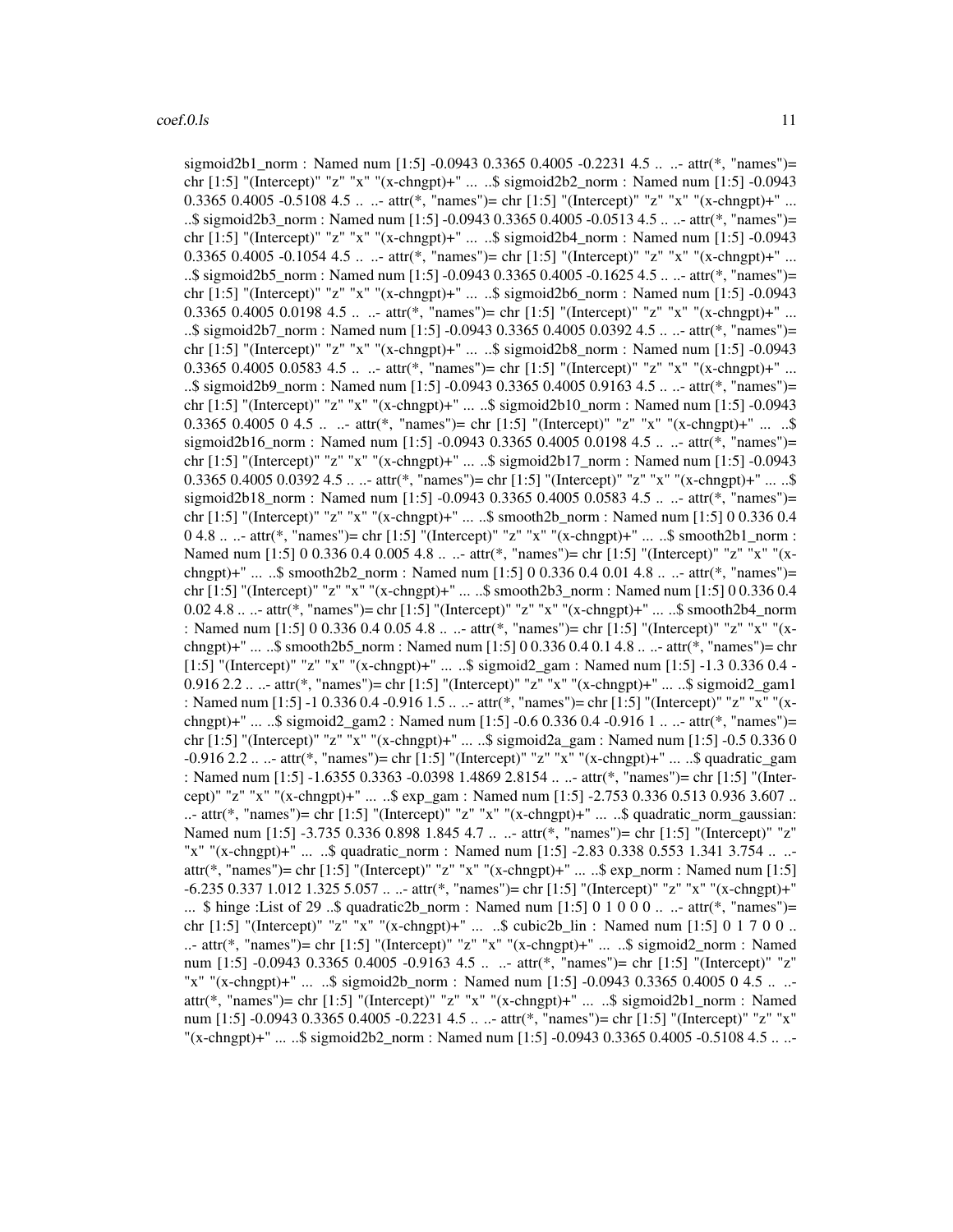attr(\*, "names")= chr [1:5] "(Intercept)" "z" "x" "(x-chngpt)+" ... ..\$ sigmoid2b3\_norm : Named num [1:5] -0.0943 0.3365 0.4005 -0.0513 4.5 .. ..- attr(\*, "names")= chr [1:5] "(Intercept)" "z" "x"  $\frac{1}{2}$  (x-chngpt)+" ... ..\$ sigmoid2b4\_norm : Named num [1:5] -0.0943 0.3365 0.4005 -0.1054 4.5 .. .. attr(\*, "names")= chr [1:5] "(Intercept)" "z" "x" "(x-chngpt)+" ... ..\$ sigmoid2b5\_norm : Named num [1:5] -0.0943 0.3365 0.4005 -0.1625 4.5 .. ..- attr(\*, "names")= chr [1:5] "(Intercept)" "z" "x" "(x-chngpt)+" ... ..\$ sigmoid2b6\_norm : Named num [1:5] -0.0943 0.3365 0.4005 0.0198 4.5 .. .. attr(\*, "names")= chr [1:5] "(Intercept)" "z" "x" "(x-chngpt)+" ... ..\$ sigmoid2b7\_norm : Named num [1:5] -0.0943 0.3365 0.4005 0.0392 4.5 .. ..- attr(\*, "names")= chr [1:5] "(Intercept)" "z" "x"  $\frac{1}{2}$  (x-chngpt)+" ... ..\$ sigmoid2b8 norm : Named num [1:5] -0.0943 0.3365 0.4005 0.0583 4.5 .. ..attr(\*, "names")= chr [1:5] "(Intercept)" "z" "x" "(x-chngpt)+" ... ..\$ sigmoid2b9\_norm : Named num [1:5] -0.0943 0.3365 0.4005 0.9163 4.5 .. ..- attr(\*, "names")= chr [1:5] "(Intercept)" "z" "x" "(x-chngpt)+" ... ..\$ sigmoid2b10\_norm : Named num [1:5] -0.0943 0.3365 0.4005 0 4.5 .. .. attr(\*, "names")= chr [1:5] "(Intercept)" "z" "x" "(x-chngpt)+" ... ..\$ sigmoid2b16\_norm : Named num [1:5] -0.0943 0.3365 0.4005 0.0198 4.5 .. ..- attr(\*, "names")= chr [1:5] "(Intercept)" "z" "x" "(x-chngpt)+" ... ..\$ sigmoid2b17\_norm : Named num [1:5] -0.0943 0.3365 0.4005 0.0392 4.5 .. ..- attr(\*, "names")= chr [1:5] "(Intercept)" "z" "x" "(x-chngpt)+" ... ..\$ sigmoid2b18\_norm : Named num [1:5] -0.0943 0.3365 0.4005 0.0583 4.5 .. ..- attr(\*, "names")= chr [1:5] "(Intercept)" "z" "x" "(x-chngpt)+" ... ..\$ smooth2b\_norm : Named num [1:5] 0 0.336 0.4 0 4.8 .. ..- attr(\*, "names")= chr [1:5] "(Intercept)" "z" "x" "(x-chngpt)+" ... ..\$ smooth2b1\_norm : Named num [1:5] 0 0.336 0.4 0.005 4.8 .. ..- attr(\*, "names")= chr [1:5] "(Intercept)" "z" "x" "(x-chngpt)+" ... ..\$ smooth2b2\_norm : Named num [1:5] 0 0.336 0.4 0.01 4.8 .. ..- attr(\*, "names")= chr [1:5] "(Intercept)" "z" "x" "(x-chngpt)+" ... ..\$ smooth2b3\_norm : Named num [1:5] 0 0.336 0.4 0.02 4.8 .. ..- attr(\*, "names")= chr [1:5] "(Intercept)" "z" "x" "(x-chngpt)+" ... ..\$ smooth2b4\_norm : Named num [1:5] 0 0.336 0.4 0.05 4.8 .. ..- attr(\*, "names")= chr [1:5] "(Intercept)" "z" "x" "(x-chngpt)+" ... ..\$ smooth2b5 norm : Named num [1:5] 0 0.336 0.4 0.1 4.8 .. ..- attr(\*, "names")= chr [1:5] "(Intercept)" "z" "x" "(x-chngpt)+" ... ..\$ sigmoid2 gam : Named num [1:4] -0.5 0.336 -0.916 2.2 .. ..- attr(\*, "names")= chr [1:4] "(Intercept)" "z" "(x-chngpt)+" "chngpt" ..\$ sigmoid2\_gam1 : Named num [1:4] -0.2 0.336 -0.916 1.5 .. ..- attr(\*, "names")= chr [1:4] "(Intercept)" "z" "(x-chngpt)+" "chngpt" ..\$ sigmoid2\_gam2 : Named num [1:4] 0.2 0.336 -0.916 1 .. ..- attr(\*, "names")= chr [1:4] "(Intercept)" "z" "(x-chngpt)+" "chngpt" ..\$ quadratic\_gam : Named num [1:5] -1.695 0.336 1.464 2.871 NA .. ..- attr(\*, "names")= chr [1:5] "(Intercept)" "z" "(x-chngpt)+" "chngpt" ... ..\$ exp\_gam : Named num [1:5] -2.046 0.334 1.044 2.152 NA .. ..- attr(\*, "names")= chr [1:5] "(Intercept)" "z" "(x-chngpt)+" "chngpt" ... ..\$ flatHyperbolic\_norm: Named num [1:5] -4.173 0.334 3.239 4.437 NA .. ..- attr(\*, "names")= chr [1:5] "(Intercept)" "z" "(x-chngpt)+" "chngpt" ... \$ segmented2:List of 23 ..\$ quadratic2b\_norm: Named num [1:5] 0 1 0 0 0 .. ..- attr(\*, "names")= chr [1:5] "(Intercept)" "z" "x" "(x-chngpt)+" ... ..\$ cubic2b\_lin : Named num [1:5] 0 1 7 0 0 ... - attr(\*, "names")= chr [1:5] "(Intercept)" "z" "x" "(x-chngpt)+" ... ..\$ sigmoid2\_norm : Named num [1:5] -0.0943 0.3365 0.4005 -0.9163 4.5 ... - attr(\*, "names")= chr [1:5] "(Intercept)" "z" "x" "(x-chngpt)+" ... ..\$ sigmoid2b\_norm : Named num [1:5] -0.0943 0.3365 0.4005 0 4.5 .. ..- attr(\*, "names")= chr [1:5] "(Intercept)" "z" "x" "(x-chngpt)+" ... ..\$ sigmoid2b1\_norm : Named num [1:5] -0.0943 0.3365 0.4005 -0.2231 4.5 ...  $\therefore$  attr(\*, "names")= chr [1:5] "(Intercept)" "z" "x" "(x-chngpt)+" ... ..\$ sigmoid2b2 norm : Named num [1:5]  $-0.0943$  0.3365 0.4005  $-0.5108$  4.5 .. ..- attr(\*, "names")= chr [1:5] "(Intercept)" "z" "x" "(x-chngpt)+" ... ..\$ sigmoid2b3\_norm : Named num [1:5] -0.0943 0.3365 0.4005 -0.0513 4.5 .. ..- attr(\*, "names")= chr [1:5] "(Intercept)" "z" "x" "(x-chngpt)+" ... ..\$ sigmoid2b4\_norm : Named num [1:5] -0.0943 0.3365 0.4005 -0.1054 4.5 .. ..- attr(\*, "names")= chr [1:5] "(Intercept)" "z" "x" "(x-chngpt)+" ... ..\$ sigmoid2b5\_norm : Named num [1:5] -0.0943 0.3365 0.4005 -0.1625 4.5 ... - attr(\*, "names")= chr [1:5] "(Intercept)" "z" "x" "(x-chngpt)+" ... ..\$ sigmoid2b6\_norm : Named num [1:5] -0.0943 0.3365 0.4005 0.0198 4.5 .. ..- attr(\*, "names")=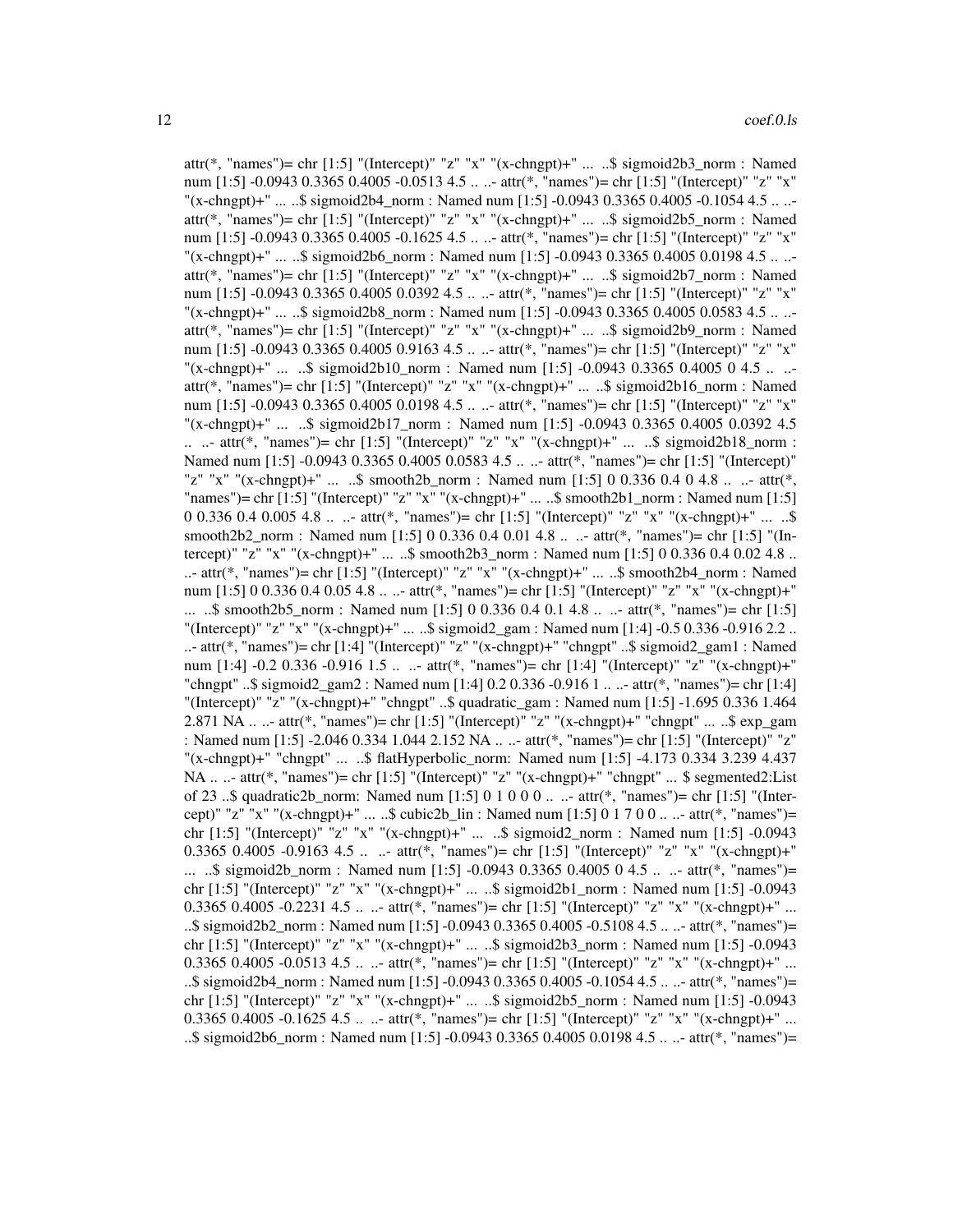<span id="page-12-0"></span>chr [1:5] "(Intercept)" "z" "x" "(x-chngpt)+" ... ..\$ sigmoid2b7\_norm : Named num [1:5] -0.0943 0.3365 0.4005 0.0392 4.5 ...  $\cdot$  attr(\*, "names")= chr [1:5] "(Intercept)" "z" "x" "(x-chngpt)+" ... ..\$ sigmoid2b8\_norm : Named num [1:5] -0.0943 0.3365 0.4005 0.0583 4.5 .. ..- attr(\*, "names")= chr [1:5] "(Intercept)" "z" "x" "(x-chngpt)+" ... ..\$ sigmoid2b9\_norm : Named num [1:5] -0.0943 0.3365 0.4005 0.9163 4.5 ...  $\cdot$  attr(\*, "names")= chr [1:5] "(Intercept)" "z" "x" "(x-chngpt)+" ... ..\$ sigmoid2b10\_norm: Named num [1:5] -0.0943 0.3365 0.4005 0 4.5 .. ..- attr(\*, "names")= chr  $[1:5]$  "(Intercept)" "z" "x" "(x-chngpt)+" ... ..\$ sigmoid2b16 norm: Named num  $[1:5]$  -0.0943 0.3365 0.4005 0.0198 4.5 .. ..- attr(\*, "names")= chr [1:5] "(Intercept)" "z" "x" "(x-chngpt)+" ... ..\$ sigmoid2b17\_norm: Named num [1:5] -0.0943 0.3365 0.4005 0.0392 4.5 .. ..- attr(\*, "names")= chr [1:5] "(Intercept)" "z" "x" "(x-chngpt)+" ... ..\$ sigmoid2b18\_norm: Named num [1:5] -0.0943 0.3365 0.4005 0.0583 4.5 .. ..- attr(\*, "names")= chr [1:5] "(Intercept)" "z" "x" "(x-chngpt)+" ... ..\$ smooth2b\_norm : Named num [1:5] 0 0.336 0.4 0 4.8 .. ..- attr(\*, "names")= chr [1:5] "(Intercept)" "z" "x" "(x-chngpt)+" ... ..\$ smooth2b1\_norm : Named num [1:5] 0 0.336 0.4 0.005 4.8 .. ..- attr(\*, "names")= chr  $[1:5]$  "(Intercept)" "z" "x" "(x-chngpt)+" ... ..\$ smooth2b2\_norm : Named num  $[1:5]$ 0 0.336 0.4 0.01 4.8 .. ..- attr(\*, "names")= chr [1:5] "(Intercept)" "z" "x" "(x-chngpt)+" ... ..\$ smooth2b3\_norm : Named num [1:5] 0 0.336 0.4 0.02 4.8 ... ..- attr(\*, "names")= chr [1:5] "(Intercept)" "z" "x" "(x-chngpt)+" ... ..\$ smooth2b4\_norm : Named num [1:5] 0 0.336 0.4 0.05 4.8 .. ..- attr(\*, "names")= chr [1:5] "(Intercept)" "z" "x" "(x-chngpt)+" ... ..\$ smooth2b5\_norm : Named num [1:5] 0 0.336 0.4 0.1 4.8 .. ..- attr(\*, "names")= chr [1:5] "(Intercept)" "z" "x" "(x-chngpt)+" ...

dat.mtct *An Example Dataset*

#### **Description**

A dataset from the immune correlates study of Maternal To Child Transmission of HIV-1

#### Usage

data("dat.mtct")

#### Format

A data frame with 236 observations on the following 3 variables.

y a numeric vector

birth a factor with levels C-section Vaginal

NAb\_SF162LS a numeric vector

#### References

Permar, S. R., Fong, Y., Nathan Vandergrift, Genevieve G. Fouda, Peter Gilbert, Georgia D. Tomaras, Feng Gao and Barton F. Haynes et al. (2015) Maternal HIV-1 Envelope variable loop 3-specific IgG responses and reduced risk of perinatal transmission. Journal of Clinical Investigation, 125(7):2702:2706.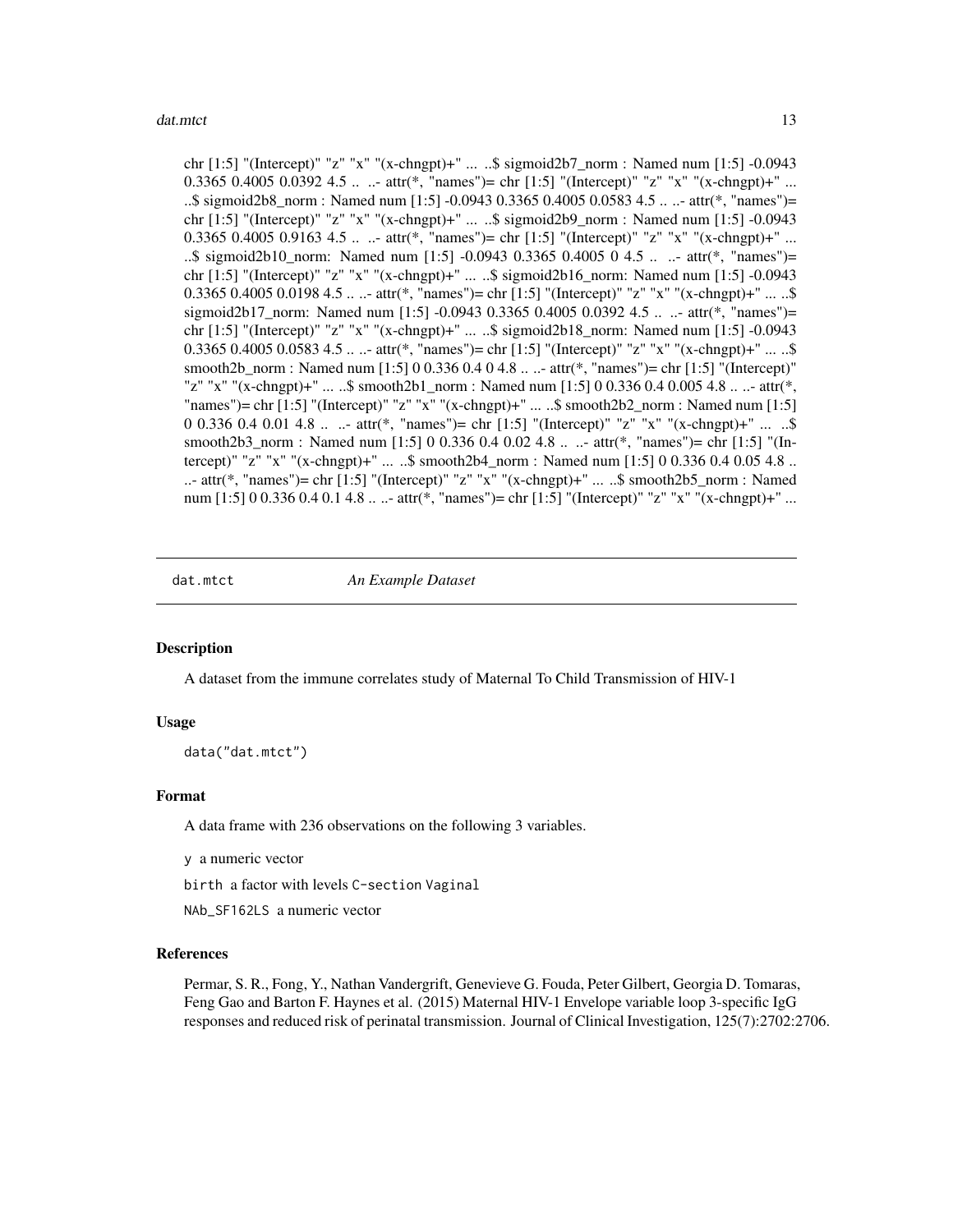<span id="page-13-0"></span>

## Description

A dataset from the immune correlates study of Maternal To Child Transmission of HIV-1

#### Usage

dat.mtct.2

## Format

A data frame with 248 observations on the following 2 variables.

NAb\_score a numeric vector

V3\_BioV3B a numeric vector

# References

Permar, S. R., Fong, Y., Nathan Vandergrift, Genevieve G. Fouda, Peter Gilbert, Georgia D. Tomaras, Feng Gao and Barton F. Haynes et al. (2015) Maternal HIV-1 Envelope variable loop 3-specific IgG responses and reduced risk of perinatal transmission. Journal of Clinical Investigation, 125(7):2702:2706.

double.hinge *Fit Double Hinge Models*

# **Description**

Fit double hinge models.

#### Usage

```
double.hinge(x, y, mid.x = NULL, lb.quantile = 0.05, ub.quantile = 0.95,
   lower.y = 0, upper.y = 100, var.type = c("none", "bootstrap"),ci.bootstrap.size = 1000, alpha = 0.05, save.boot = TRUE, ncpus = 1)
## S3 method for class 'double.hinge'
plot(x, local=1, lwd=2, ...)
```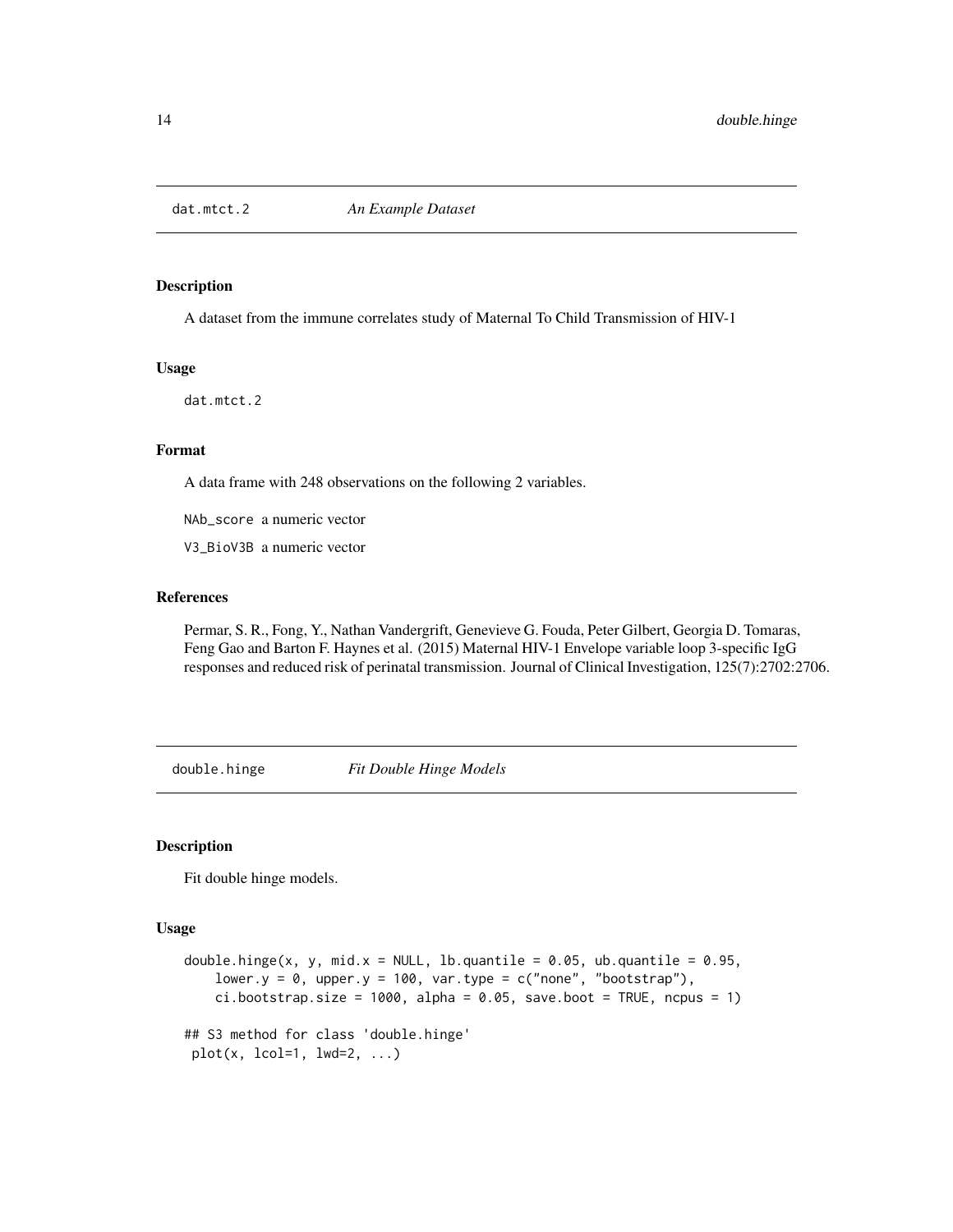#### <span id="page-14-0"></span>hinge.test 15

# Arguments

x y mid.x lb.quantile ub.quantile lower.y upper.y var.type ci.bootstrap.size alpha save.boot ncpus lcol lwd ... arguments passed along

hinge.test *A non-nested hypothesis testing problem for threshold regression models*

# Description

Test a hinge model against a linear model.

# Usage

```
hinge.test(formula, cov.interest, family = c("binomial", "gaussian"), data, thres = NA,
  lb.quantile = 0.1, ub.quantile = 0.9, chngpts.cnt = 10, method = c("FDB", "B", "DB"),boot.B = 10000, B2 = NA, verbose = FALSE)
```
#### Arguments

| cov.interest                                                                      |  |
|-----------------------------------------------------------------------------------|--|
| family                                                                            |  |
| data                                                                              |  |
| thres<br>If supplied, this will be the threshold value to use in the hinge model. |  |
| lb.quantile<br>lower bound of threshold candidates in quantile.                   |  |
| ub.quantile<br>upper bound of threshold candidates in quantile                    |  |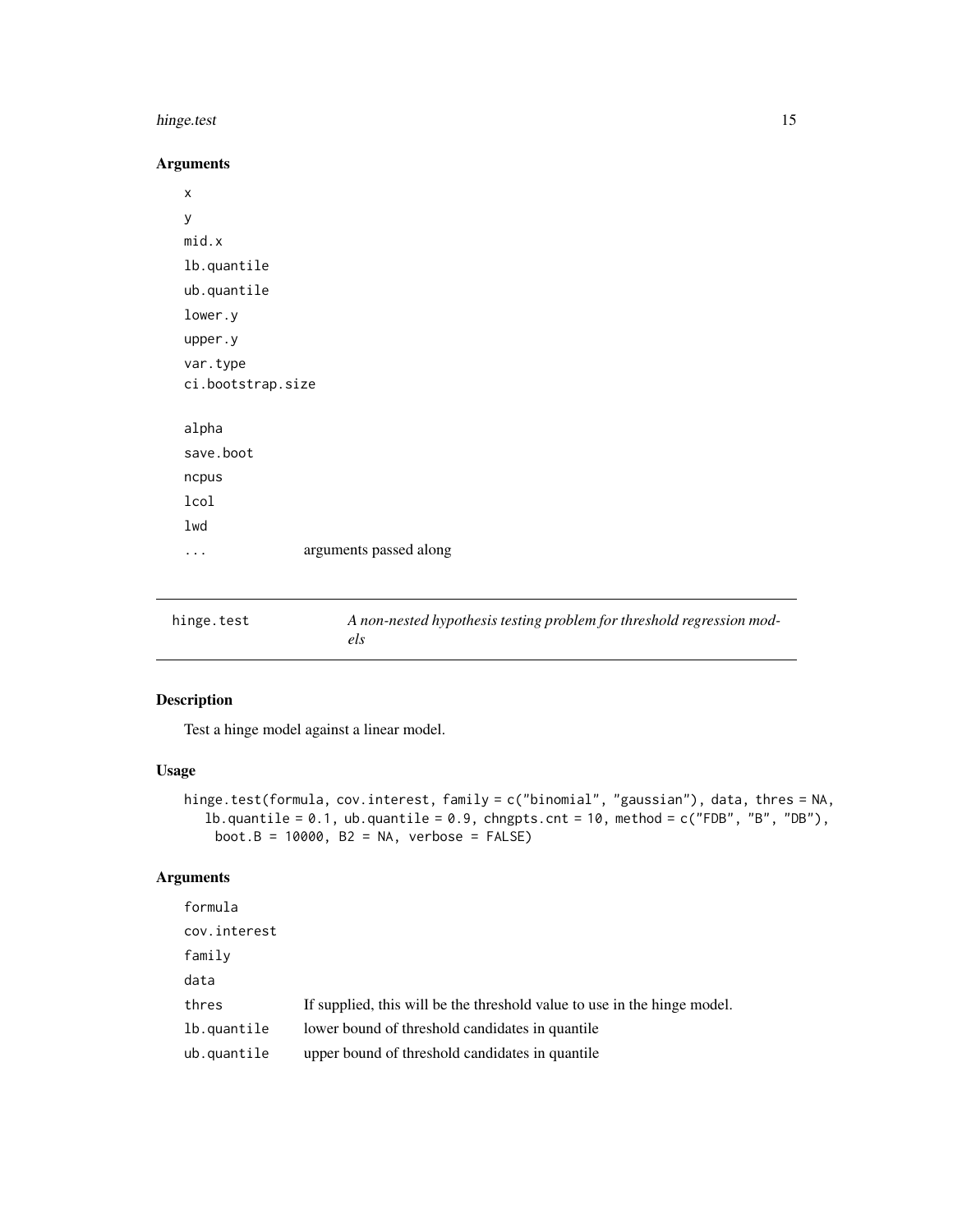<span id="page-15-0"></span>

| chngpts.cnt | number of candidate thresholds                                                               |
|-------------|----------------------------------------------------------------------------------------------|
| method      | type of test. FDB: false double bootstrap, B: parametric bootstrap, DB: double<br>bootstrap. |
| boot.B      | number of parametric bootstrap replicates for B and FDB                                      |
| B2          | number of inner bootstrap replicates for DB                                                  |
| verbose     |                                                                                              |

#### Value

A list of class htest

| p.value | P-value                                                      |
|---------|--------------------------------------------------------------|
| chngpts | Vector of change points evaluated                            |
| TT      | Standardized absolute score statistics                       |
| V.S.hat | Estimated variance-covariance matrix of the score statistics |

# Author(s)

Zonglin He

# References

He, Fong, Fouda, Permar. A non-nested hypothesis testing problem for threshold regression model, under review

#### Examples

```
dat=sim.hinge(threshold.type = 'NA',family = 'binomial',thres='NA',X.ditr = 'norm',mu.X = c(\emptyset, \emptyset, \emptyset),
    coef.X = c(0,.5,.5,.4), cov.X = diag(3),eps.sd = 1, seed = 1,n=100)test=hinge.test(Y~X1+X2, "x", family="binomial", data=dat,'method'='FDB',boot.B=10)
test
```
lidar *Light Detection and Ranging Data*

# Description

LIDAR

# Usage

data("lidar")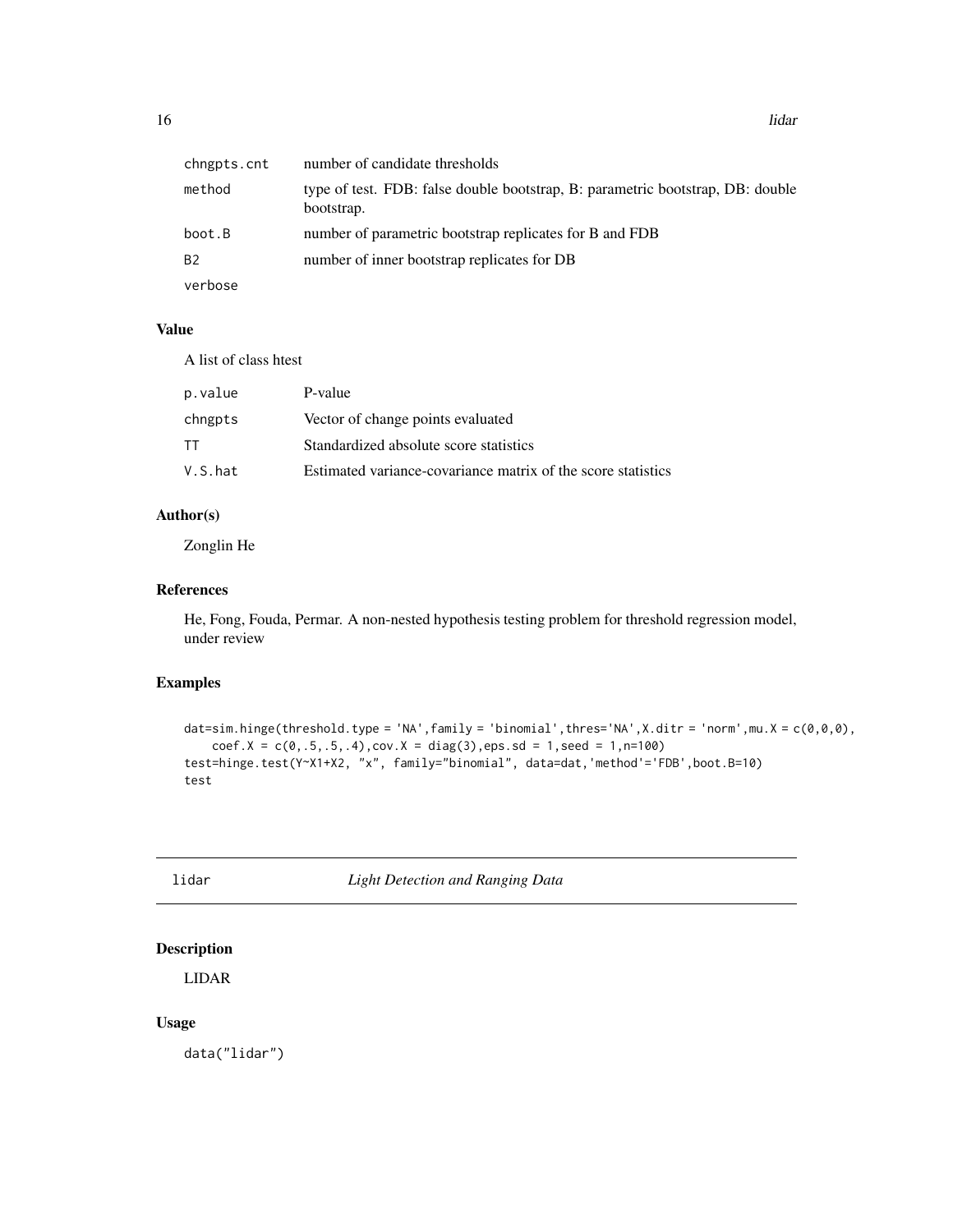# <span id="page-16-0"></span>performance.unit.test 17

# Format

A data frame with 221 observations on the following 2 variables.

range a numeric vector

logratio a numeric vector

#### Source

Holst, U., Hossjer, O., Bjorklund, C., Ragnarson, P. and Edner, H. (1996), Locally weighted leastsquares kernel regression and statistical evaluation of LIDAR measurements, Environmetrics,7, 401-416. Wakefield (2013), Bayesian and Frequentist Regression Methods. Chapter 11 Spline and Kernel Methods.

performance.unit.test *Perform unit testing for performance evaluation.*

# Description

This function performs unit testing for performance evaulation.

# Usage

```
performance.unit.test(formula.1, formula.2, family, data, B, I)
```
# Arguments

formula.1 formula.2 family data B I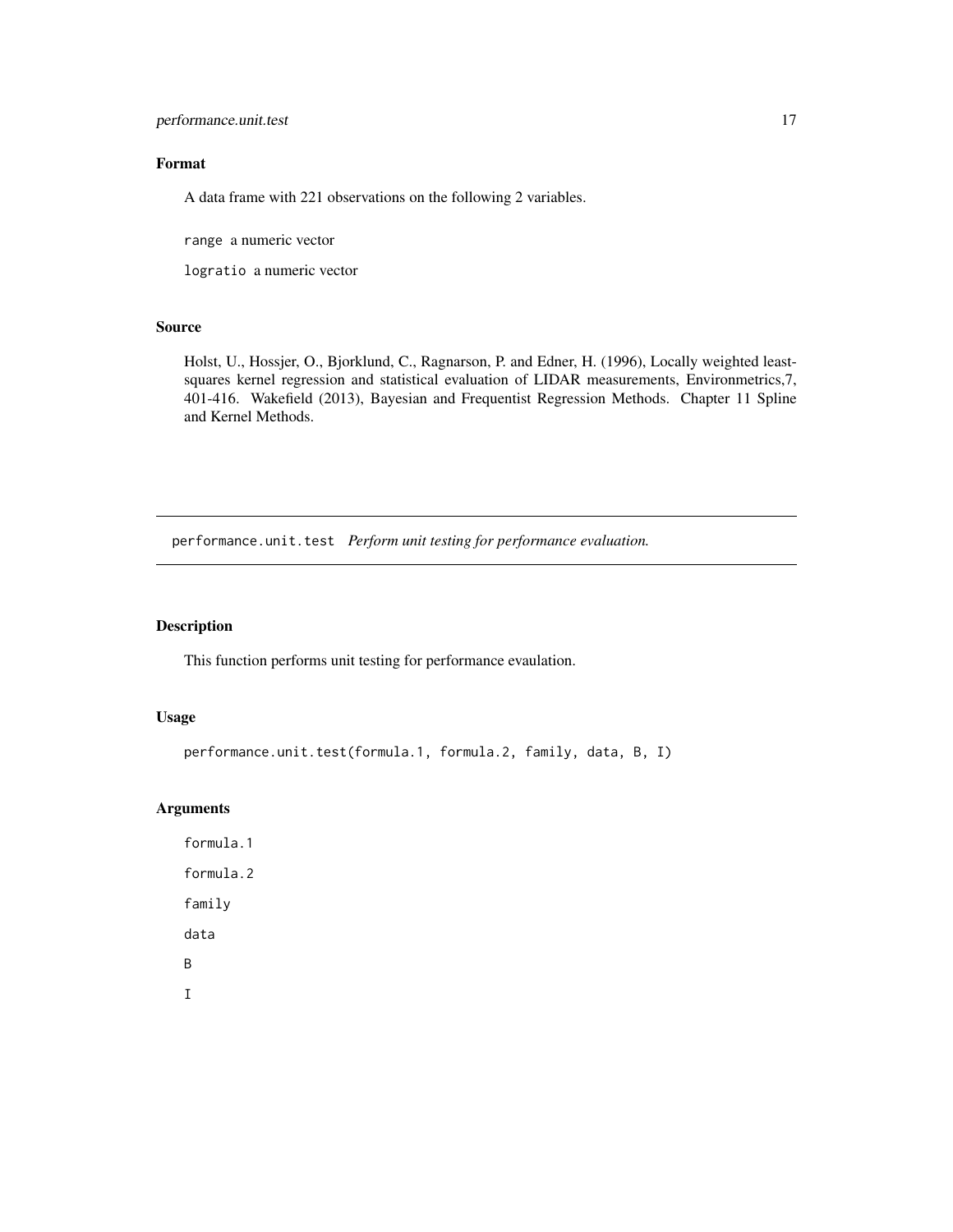<span id="page-17-0"></span>

## Description

Simulation Parameters

#### Usage

data(sim.alphas)

#### Format

List of 6. Names: sigmoid2\_norm, sigmoid2\_norm3, sigmoid3\_norm, sigmoid3\_norm3, sigmoid4\_norm, sigmoid4\_norm3. Each element is a 5x4 matrix

sim.chngpt *Simulation Function*

#### Description

Generate simulation datasets for change point Monte Carlo studies.

#### Usage

```
sim.chngpt(mean.model = c("thresholded", "thresholdedItxn",
         "quadratic", "quadratic2b", "cubic2b", "exp",
         "flatHyperbolic", "z2", "z2hinge", "z2segmented",
         "z2linear", "logistic"), threshold.type = c("NA",
         "step", "hinge", "segmented", "segmented2",
         "stegmented", "upperhinge", "quadupperhinge",
         "quadhinge", "cubicupperhinge", "cubichinge", "M21",
         "M12", "M22", "M22c", "M31", "M13", "M33c"),
         b.transition = Inf, family = c("binomial","gaussian"), x.distr = c("norm", "norm3", "norm6",
         "imb", "lin", "mix", "gam", "zbinary", "gam1", "gam2",
         "fixnorm"), e. = NULL, mu.x = 4.7, sd.x = NULL, sd =
         0.3, mu.z = 0, alpha = NULL, alpha.candidate = NULL,
         coef.z = log(1.4), beta = NULL, beta.itxn = NULL, n,
         seed, weighted = FALSE, heteroscedastic = FALSE,
         verbose = FALSE)
```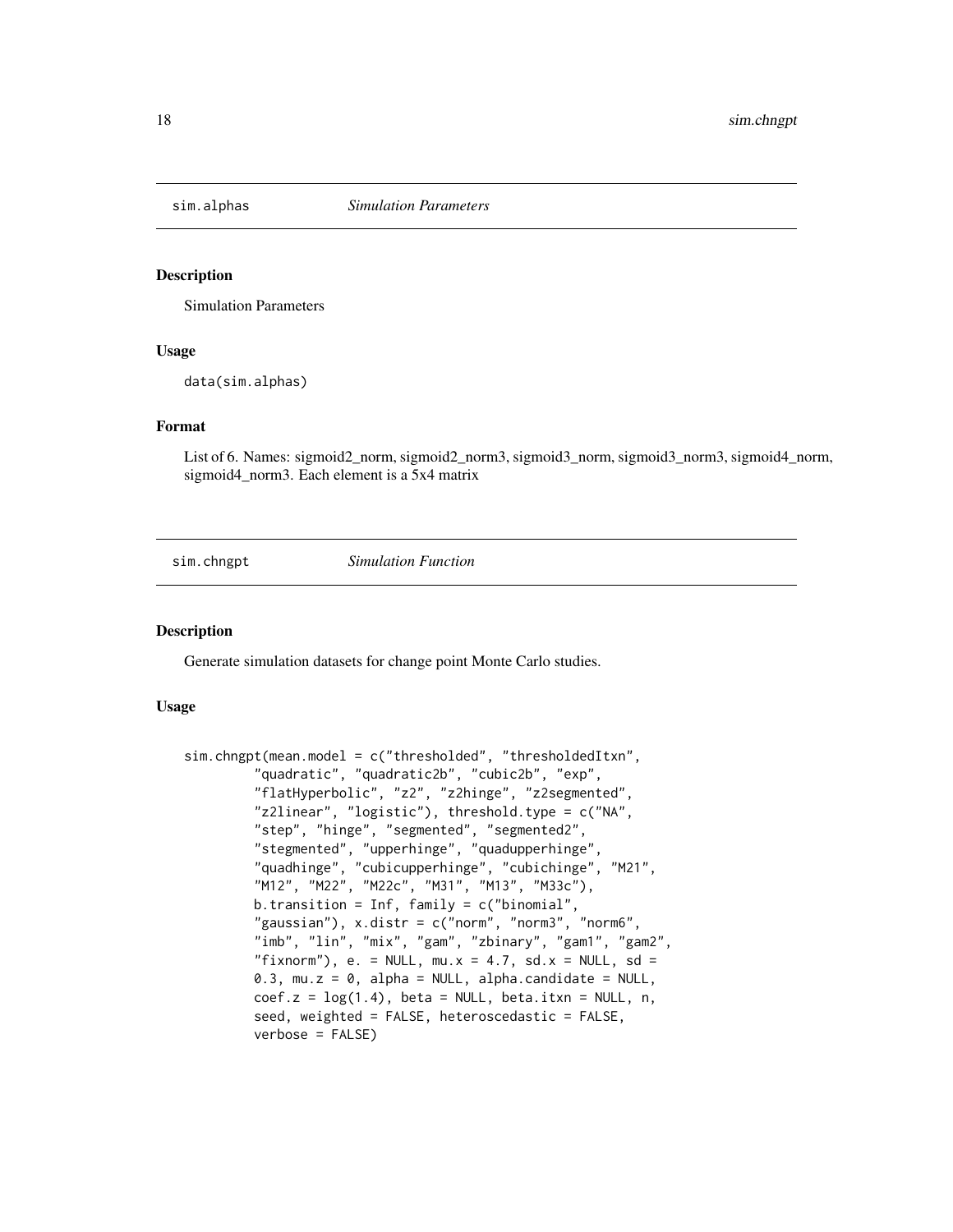# sim.chngpt 19

# Arguments

|                       | threshold. type string. Types of threshold effect to simulate, only applicable when label does<br>not start with sigmoid. |
|-----------------------|---------------------------------------------------------------------------------------------------------------------------|
| family                | string. Glm family.                                                                                                       |
| n                     |                                                                                                                           |
| mu.z                  |                                                                                                                           |
| seed                  |                                                                                                                           |
| weighted              |                                                                                                                           |
| beta                  |                                                                                                                           |
| coef.z                | numeric. Coefficient for z.                                                                                               |
| beta.itxn             | numeric. Coefficient for z.                                                                                               |
| alpha                 | numeric, intercept.                                                                                                       |
| mu.x                  | numeric                                                                                                                   |
| sd.x                  | numeric                                                                                                                   |
| mean.model            | numeric                                                                                                                   |
| x.distr               | string. Possible values: norm (normal distribution), gam (gamma distribution).<br>gam1 is a hack to allow e. be different |
| е.                    |                                                                                                                           |
| verbose               | Boolean                                                                                                                   |
| b.transition          |                                                                                                                           |
| sd<br>alpha.candidate |                                                                                                                           |
|                       | Candidate values of alpha, used in code to determine alpha values                                                         |
| heteroscedastic       |                                                                                                                           |
|                       | Boolean.                                                                                                                  |

# Details

mean.model, threshold.type and b.transition all affect mean models.

# Value

A data frame with following columns:

| ٧      | $0/1$ outcome                                |
|--------|----------------------------------------------|
| x      | observed covariate that we are interested in |
| x.star | unobserved covariate that underlies x        |
| z      | additional covariate                         |

In addition, columns starting with 'w' are covariates that we also adjust in the model; columns starting with 'x' are covariates derived from x.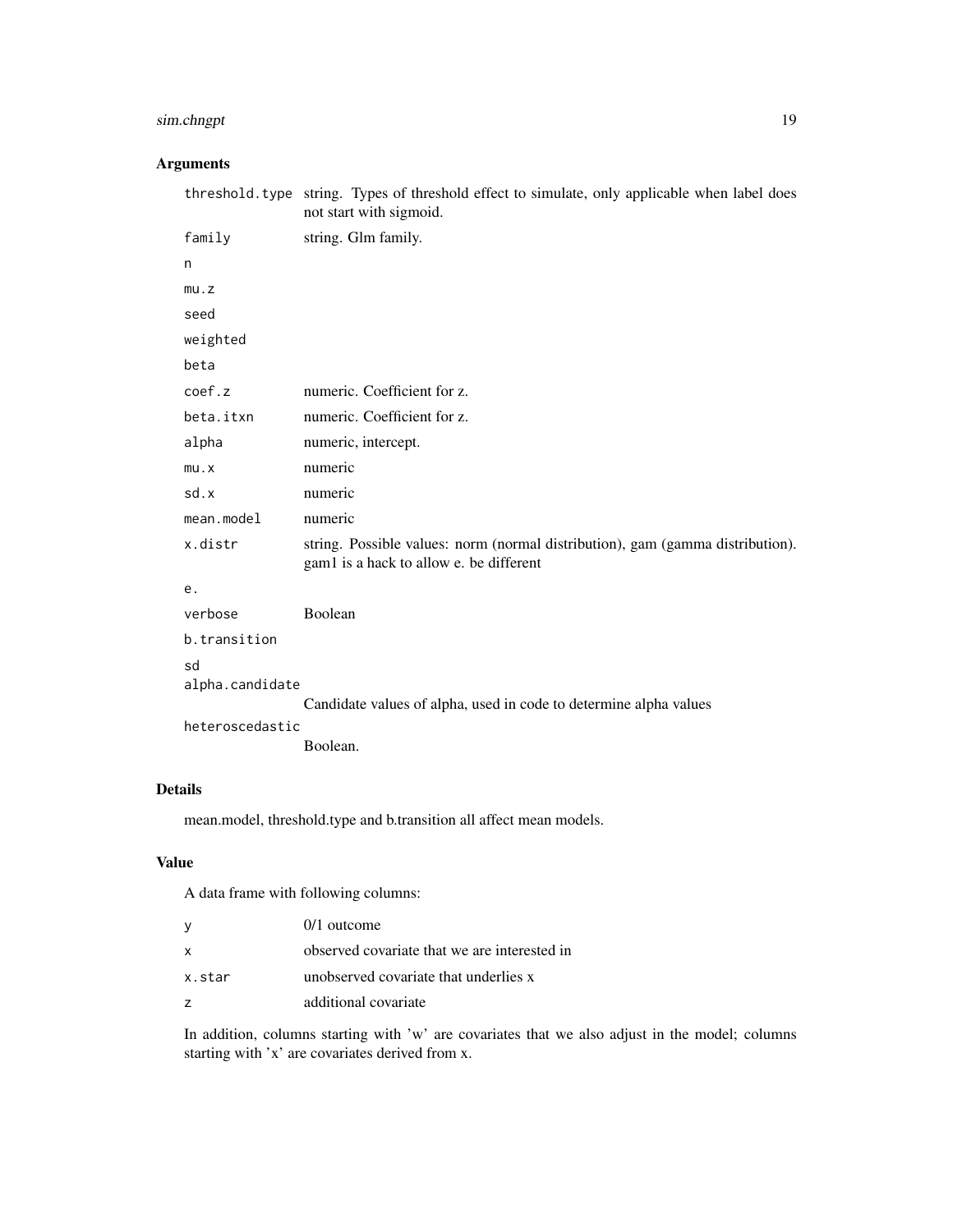## Examples

```
seed=2
par(mfrow=c(2,2))
dat=sim.chngpt(mean.model="thresholded", threshold.type="hinge", family="gaussian", beta=0, n=200,
    seed=seed, alpha=-1, x.distr="norm", e.=4, heteroscedastic=FALSE)
plot(y~z, dat)
dat=sim.chngpt(mean.model="thresholded", threshold.type="hinge", family="gaussian", beta=0, n=200,
    seed=seed, alpha=-1, x.distr="norm", e.=4, heteroscedastic=TRUE)
plot(y~z, dat)
dat=sim.chngpt(mean.model="z2", threshold.type="hinge", family="gaussian", beta=1, n=200,
    seed=seed, alpha=1, x.distr="norm", e.=4, heteroscedastic=FALSE)
plot(y~z, dat)
dat=sim.chngpt(mean.model="z2", threshold.type="hinge", family="gaussian", beta=1, n=200,
    seed=seed, alpha=1, x.distr="norm", e.=4, heteroscedastic=TRUE)
plot(y~z, dat)
```
sim.hinge *Simulation function*

#### Description

Simulate data for Monte Carlo study.

# Usage

```
sim.hinge(threshold.type = c("NA", "hinge"), family = c("binomial", "gaussian"),
   thres = "NA", X.ditr = "norm", mu.X, coef.X, cov.X, eps.sd, seed, n)
```
#### Arguments

threshold.type family thres X.ditr mu.X coef.X cov.X eps.sd seed n

<span id="page-19-0"></span>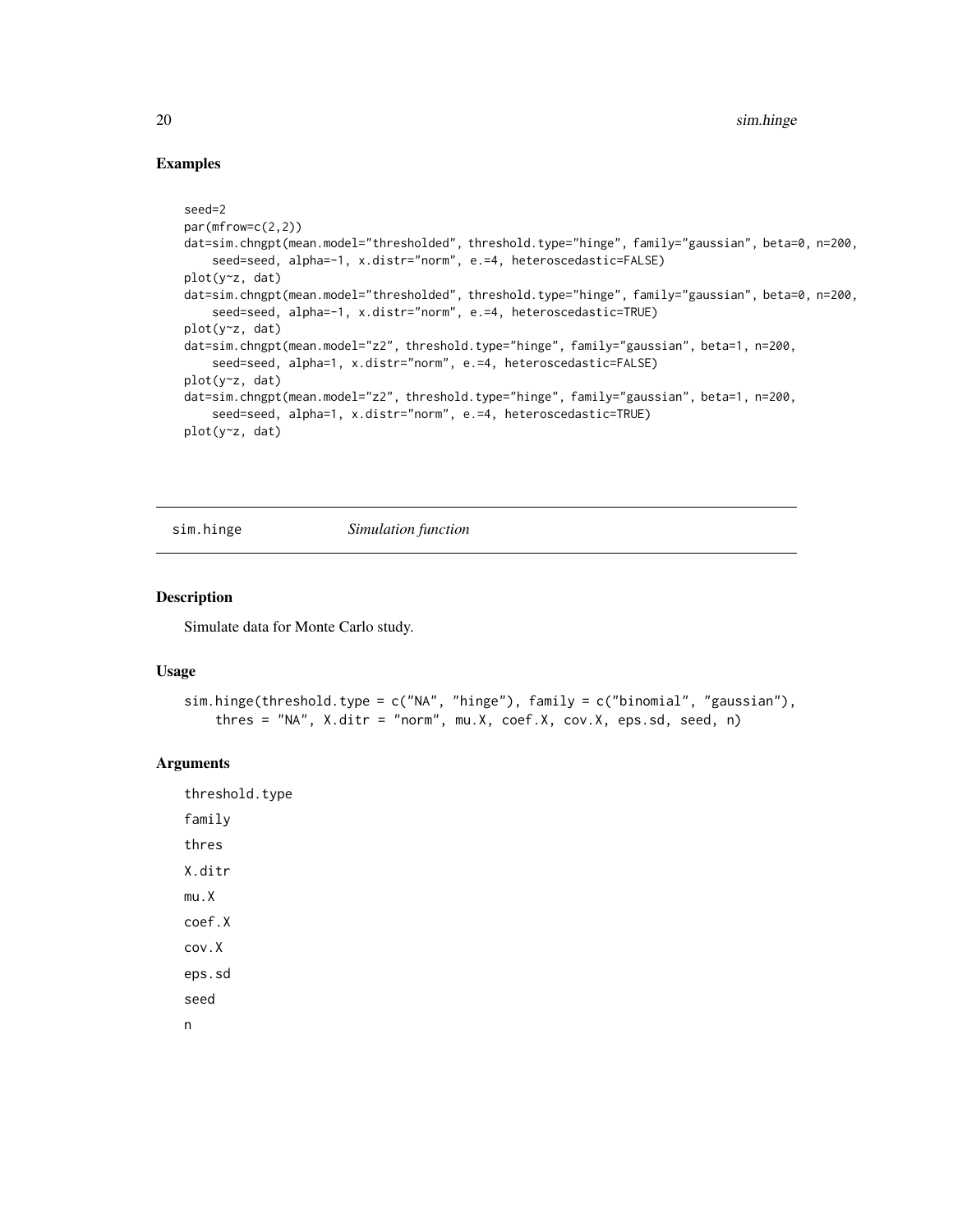<span id="page-20-0"></span>

# Description

Simulate data

# Usage

```
sim.my(n, seed, label, alpha, beta, e. = NULL, b. = NULL, tr. = NULL)
```
# Arguments

| n     | Sample size                                                                                  |
|-------|----------------------------------------------------------------------------------------------|
| seed  | Seed for random number generator                                                             |
| label | A character string which specifies the simulation scenario. sigmoid4, sigmoidgam4,<br>elbow4 |
| alpha | regression parameter                                                                         |
| beta  | regression parameter                                                                         |
| e.    | inflection point for the logistic transformation (the log scale)                             |
| b.    | slope for the logistic transformation                                                        |
| tr.   | threshold point                                                                              |

# Details

When the label starts with elbow, the transformation on x.star is elbow shaped. When the label starts with sigmoid, the transformation on x.star is sigmoid shaped. Data simulated from  $logit(Pr(Y=1))=alpha + beta*(transformed x.start).$ 

# Value

A data frame with columns: y, x.star, x.star.expit (if label starts with sigmoid), x.star.tr (if label starts with elbow), x.bin.med (x.star dichotomized at median), x.tri (x.star trichotomized at tertiles).

# Examples

```
alpha=-1; beta=log(0.2)
e.=5; b.=-30; t.=1
dat=sim.my(n=250, seed=1, label="sigmoid4", alpha, beta, e.=e., b.=b.)
```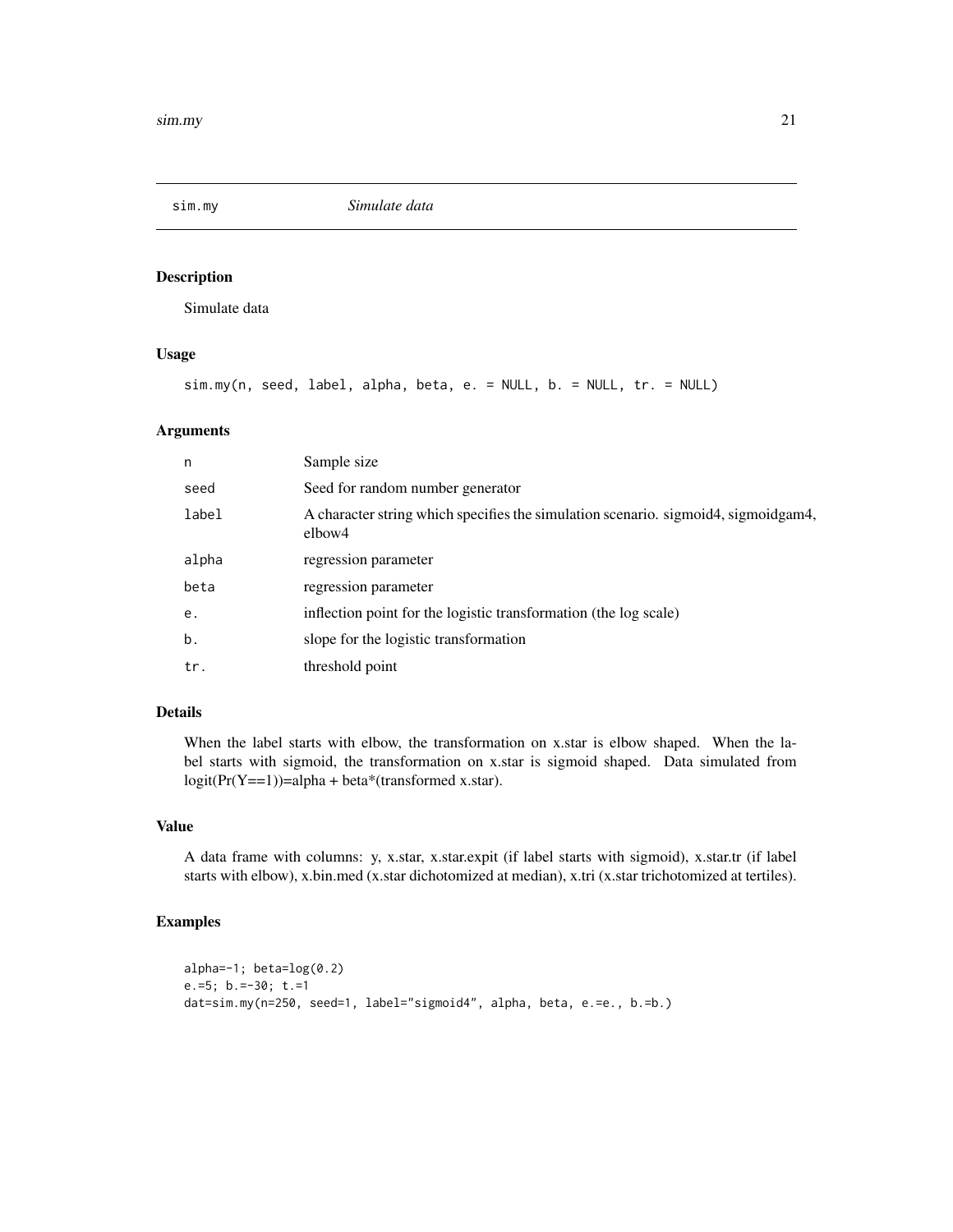<span id="page-21-0"></span>

# Description

Simulate data according to one of the scenarios considered in Pastor-Barriuso et al 2003

# Usage

sim.pastor(seed)

# Arguments

seed Seed for the random number generator.

# Value

A data frame with columns: y, x.star, x.star.expit, and x.bin.med (x.star dichotomized at median).

# Examples

dat=sim.pastor(seed=1)